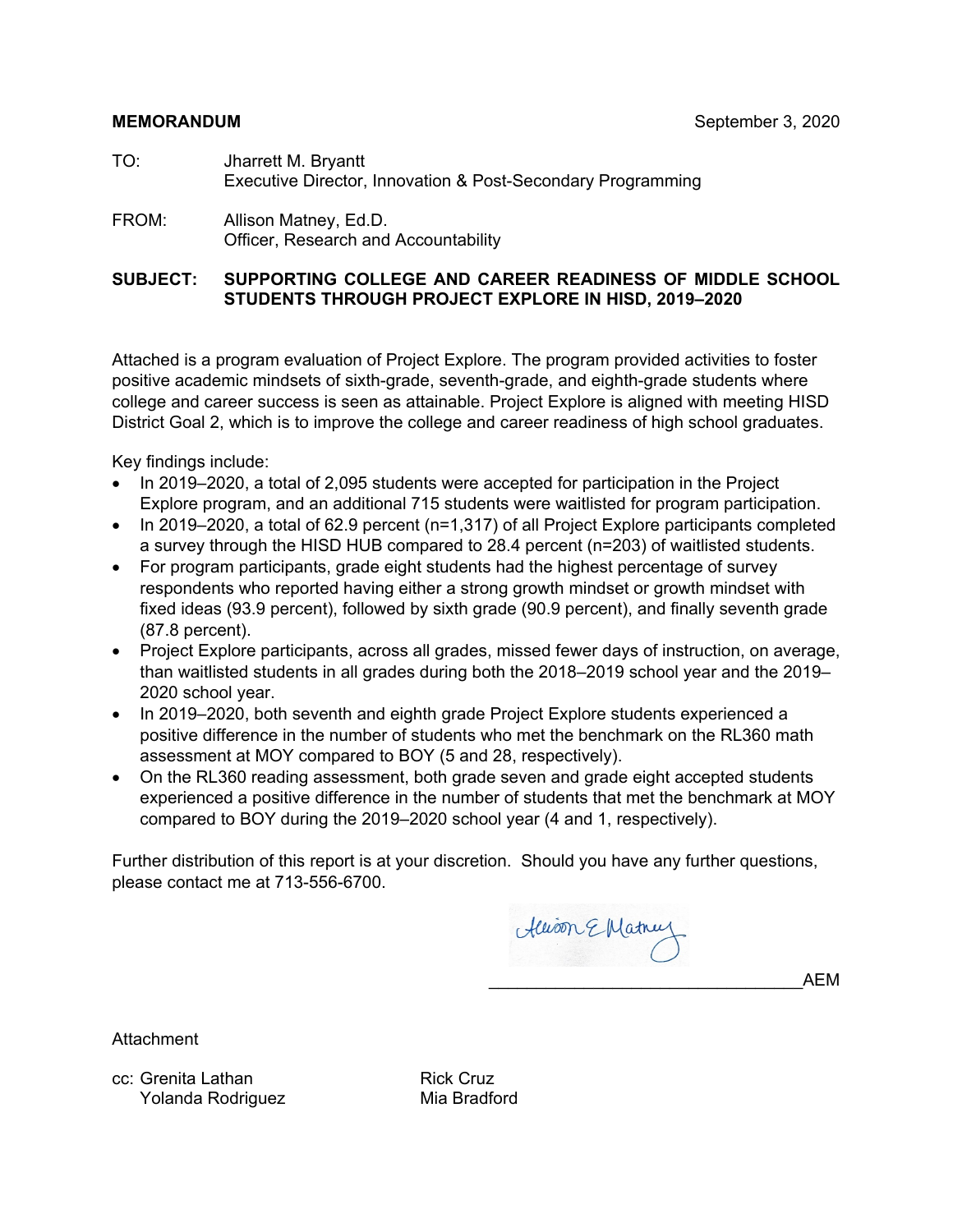### **Houston Independent School District**

## **RESEARCH** Educational Program Report

**sUPPORTING cOLLEGE AND cAREER READINESS OF MIDDLE SCHOOL STUDENTS THROUGH PROJECT EXPLORE IN HISD, 2019-2020**

# HISD Research and Accountability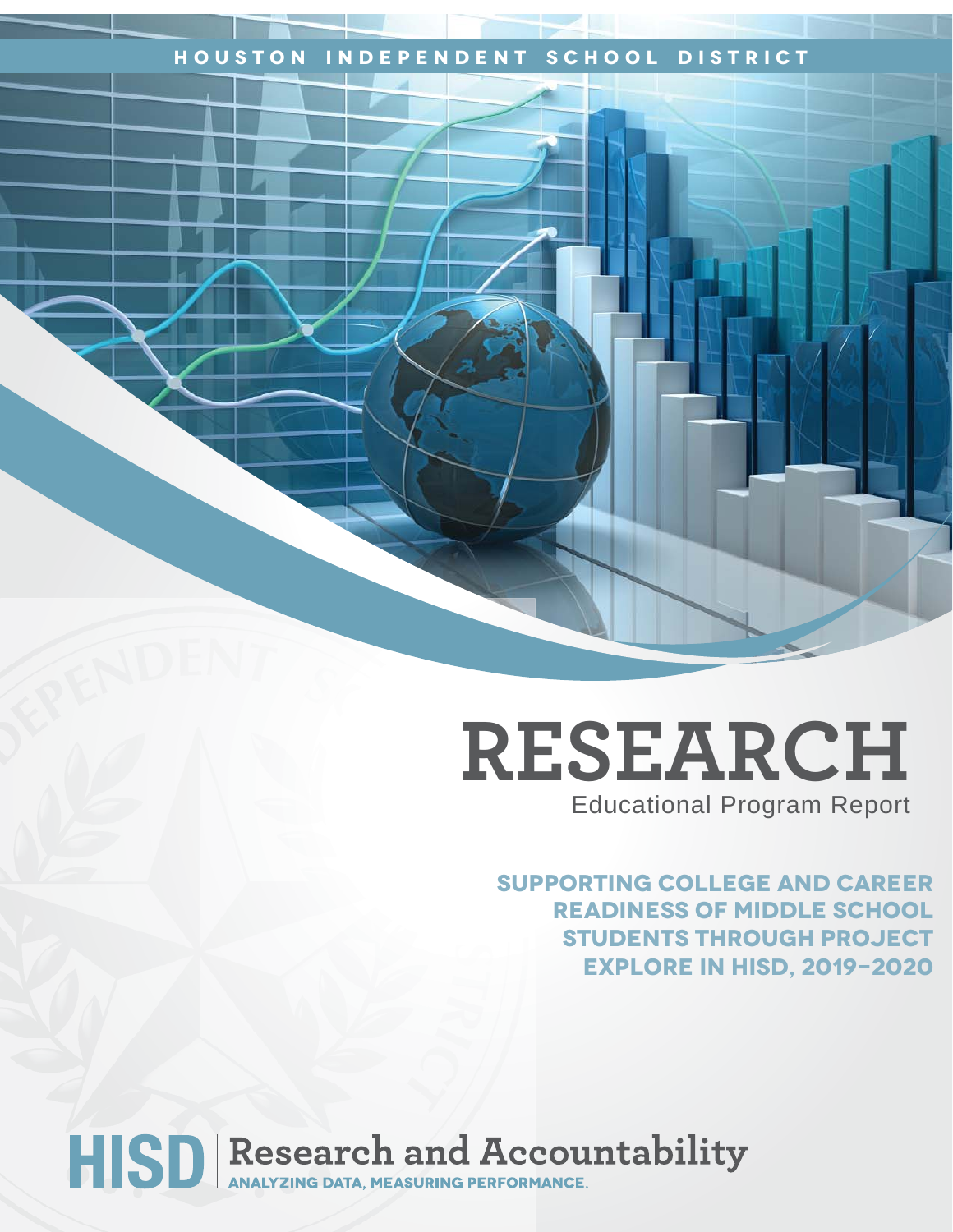

## **2020 Board of Education**

**Susan Deigaard** President

**Wanda Adams** First Vice President

**Judith Cruz**  Second Vice President

**Patricia Allen Secretary** 

**Daniela Hernandez** Assistant Secretary

**Katherine Blueford-Daniels Holly Maria Flynn Vilaseca Elizabeth Santos Anne Sung**

**Grenita Lathan, Ph.D.**  Interim Superintendent of Schools

**Allison Matney, Ed.D. Officer** Department of Research and Accountability

**Kenneth Lee Powers, Ed.D.** Research Specialist

**Venita Holmes, Dr. P. H.**  Research Manager

**Houston Independent School District** Hattie Mae White Educational Support Center 4400 West 18th StreetHouston, Texas 77092-8501

#### **www.HoustonISD.org**

It is the policy of the Houston Independent School District not to discriminate on the basis of age, color, handicap or disability, ancestry, national origin, marital status, race, religion, sex, veteran status, political affiliation, sexual orientation, gender identity and/or gender expression in its educational or employment programs and activities.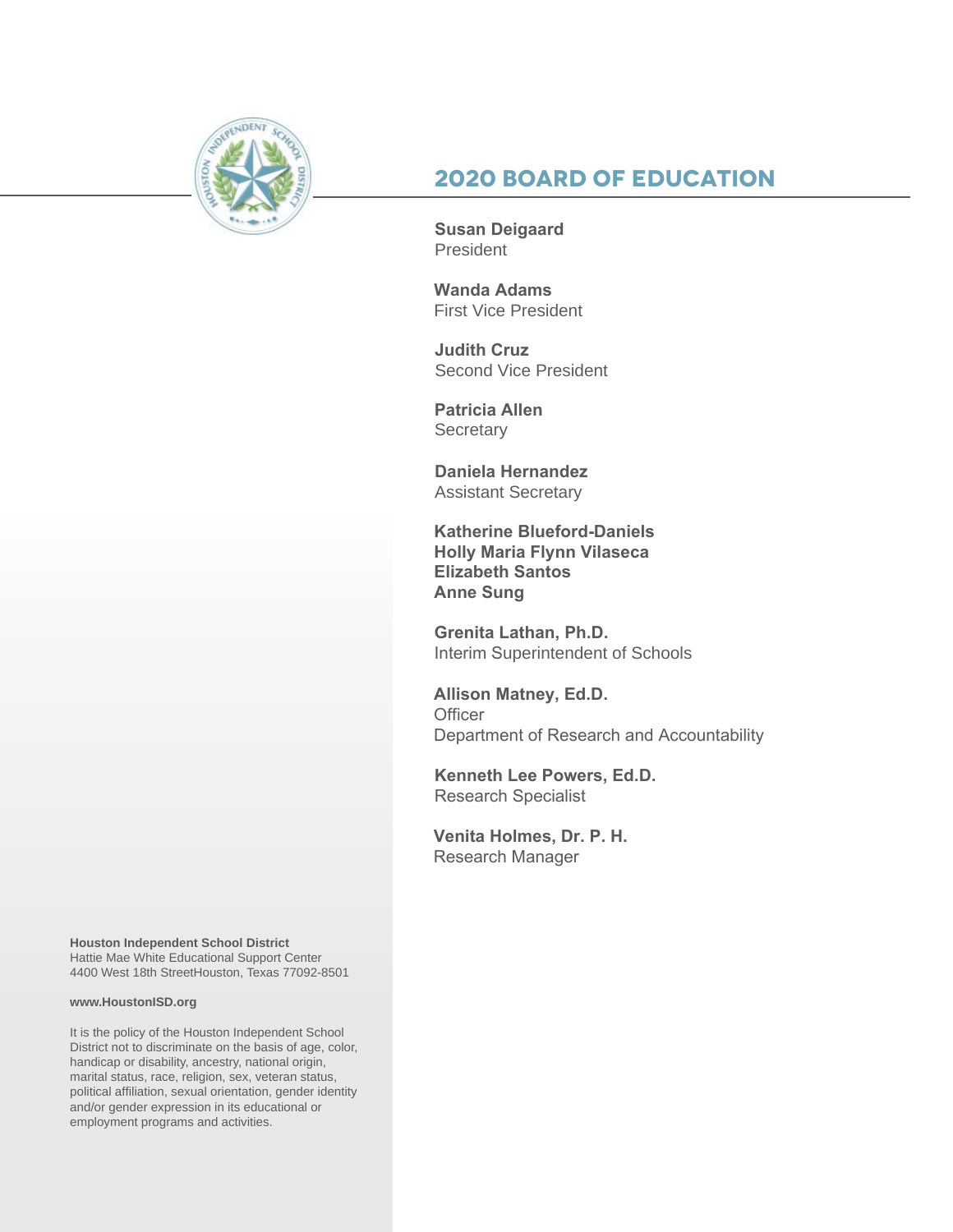## **HISD** Research and Accountability ANALYZING DATA, MEASURING PERFORMANCE.



## **EVALUATION REPORT**

**B UREAU OF P ROGRAM E VALUATION**

### *Supporting College and Career Readiness of Middle School Students through Project Explore in HISD, 2019–2020*

Prepared by: Kenneth L. Powers, Ed.D.

#### **Abstract**

*Project Explore targeted minority students in grades six through eight who attended 28 Houston Independent School District (HISD) middle schools during the 2019–2020 academic year. In 2019–2020, a total of 2,095 students were accepted for participation in the Project Explore program, and an additional 715 students were waitlisted for program participation. The study measured students' growth mindset to determine whether they perceived their academic talents can be developed. Over fifty percent of all program participants, regardless of grade level, reported having either a strong growth mindset or a growth mindset with fixed ideas. Project Explore program participants experienced fewer absences, on average, compared to waitlisted students. Further, there was a similar number of students who scored at/above the benchmark on the RL360 math and reading assessments when comparing 2019– 2020 beginning of year (BOY) to the 2019–2020 middle of year (MOY) for both program participants and waitlisted students. Finally, the fewer absences for grade 7 students was the only independent variable that was statistically significant in predicting Project Explore participation. This evaluation was limited by the school closures related to the COVID–19 pandemic which forced Project Explore program activities to be limited to cohort meetings and 1:1 advising in spring 2020.* 

#### **Background**

The Houston Independent School District (HISD) identified a gap in the percentage of high school graduates who met the Global Graduate standards as measured by the College and Career Readiness component of the Texas accountability system (Houston Independent School District, 2019). To eliminate or reduce this gap, HISD adopted District Goal 2 to increase the percentage of graduates meeting the Global Graduate Standards as measured by the College and Career Readiness component of the Texas accountability system (Houston Independent School District, 2019).

HISD implemented Project Explore, which was designed to increase the college-going rates of middleschool students. Project Explore provides participating sixth grade, seventh grade, and eighth-grade students activities where college and career success is seen as attainable. The research has shown that developing students' academic mindsets can play a significant role in improving students' academic success in school (Blackwell, Trzesniewski, & Dweck, 2007). Project Explore is aligned with meeting HISD District Goal 2. To that end, this evaluation addressed the following questions.

#### **Research Questions:**

1. How did students who participated in Project Explore and students who were waitlisted assess their academic mindset?

2. How did students who participated in Project Explore and students who were waitlisted differ in terms of students' attendance in 2019–2020?

3. How did students who participated in Project Explore and students who were waitlisted differ in terms of academic success on the Beginning of Year (BOY) and the End of Year of Renaissance Learning (RL360) reading and math assessments in 2019–2020?

#### **Limitations**

There were several data limitations to the study. These limitations were the result of HISD school closures on March 13, 2020, brought about by the COVID–19 pandemic. First, the program only interacted with students from August 2019 through March 2020, and therefore were unable to fully implement the Project Explore program. Second, absence rates for the 2019– 2020 school year were based on the number of days available for instruction before school closures.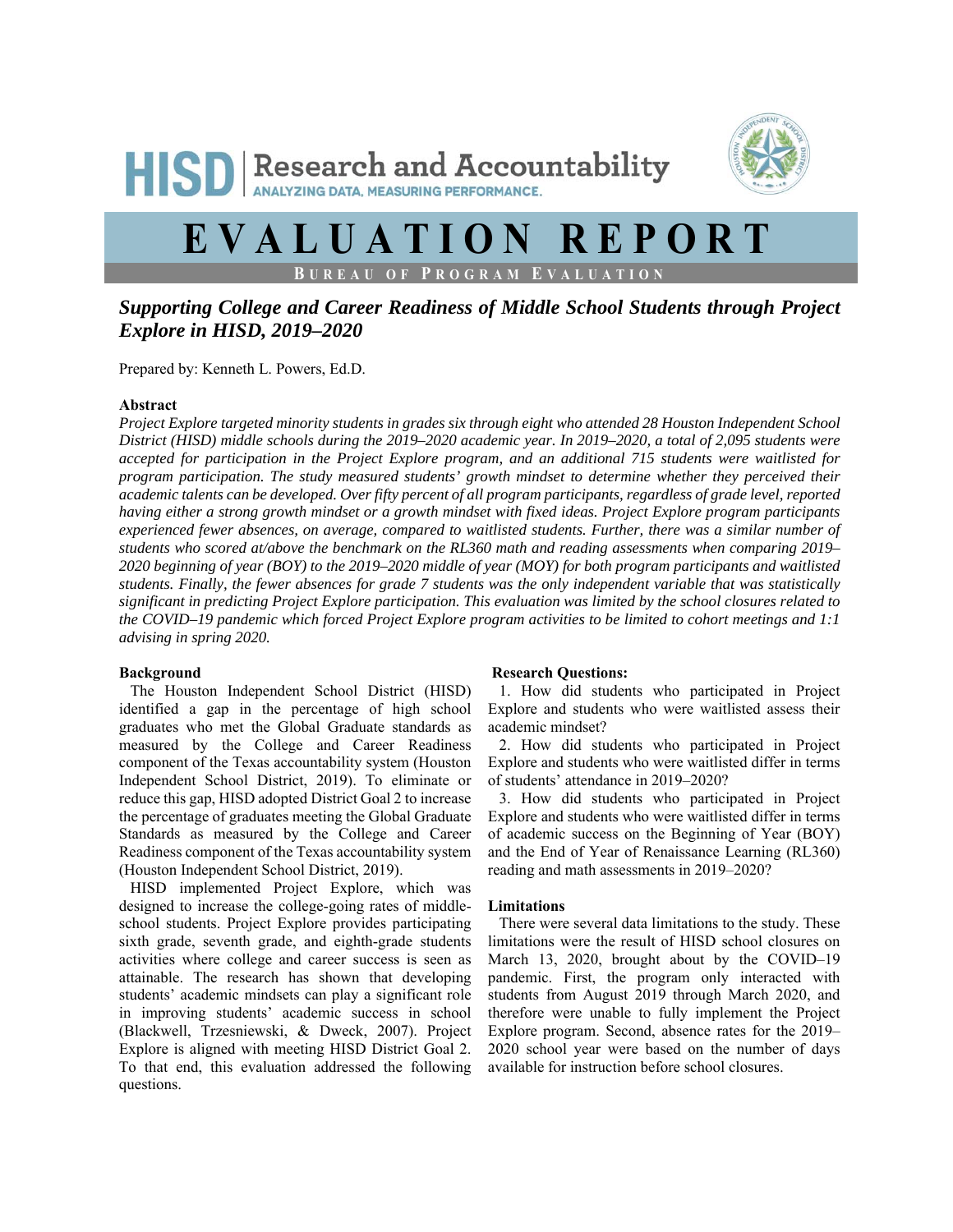Therefore, the absence rates used in this report only cover the first 115 days of possible instruction for both the 2018–2019 school year and the 2019–2020 school year. Finally, students completed one survey to self-report their attitudes toward education. The single survey provides only a snapshot of the students' attitudes toward education at that one moment in time.

#### **Project Explore**

The Project Explore program encompassed students in grades six through eight attending an HISD middle school campus. On each participating campus, there were cohorts of a maximum of 25 students at each grade level. **Appendix A (Table 1)**, pp. 8–9, details the demographics of Project Explore students (students who received the intervention) and waitlisted students (students who met the criteria for inclusion but were waitlisted based on limited space).

#### **Project Explore Activities**

The number of activities and the types of activities scheduled by Project Explore in 2019–2020 differed by grade level. All grade levels were given one-on-one advising with all sixth-grade participating students having a single advising session, all seventh-grade participants being provided two one-on-one advising sessions, and eighth-grade participants having three oneon-one advising sessions. Participating students in all grade levels made at least one college and/or one industry visit during the 2019–2020 school year (**Figure 1)**. Additionally, there were scheduled industry professional visits to program participating middle schools (one in the fall and one in the spring for 6th grade, one in the fall and one in the spring for 7th grade, two in the fall and two in the spring for 8th grade). Additional activities had all participating students, regardless of grade level, engaging in four topics for learning: Who Am I/Self-Discovery; Communication Skills; Goal Setting; and School Choice. School closures related to the COVID– 19 pandemic forced Project Explore to stop the majority of program activities in spring 2020. For a more detailed listing of scheduled activities refer to **Appendix B (Table 2)**, p. 10, and **Appendix C (Table 3** through **Table 5)**, pp.11–12.

#### **Review of Literature**

The research has defined an academic mindset as the student's attitudes, beliefs, dispositions about school and learning, and the relationship to academic outcomes and school success (Balfanz, 2009; Bassiri, 2014; Claro, Paunesku, & Dweck, 2016; Cook, Gas, & Artino, 2018; Hooker & Brand, 2010; Curry, Belser, & Binns, 2013; Dweck, Walton, & Cohen, 2014; Gaertner & McClarty, 2015; Gysbers, 2013; Snipes & Tran, 2016).



**Figure 1:** Project Explore visits to colleges and career sites, fall 2019

The academic behaviors adopted by students have been linked to a student's academic mindset which is reflected in the social skills, academic perseverance, and learning strategies adopted by the student (**Figure 2**). Further, a student's academic behavior is seen as being related to a student's campus behavior. For example, when a student is persistent and fully engaged in learning they are more likely to attend school more often and have fewer disciplinary issues (Farrington, et al., 2012).



**Figure 2:** Mindset growth logic model, 2019–2020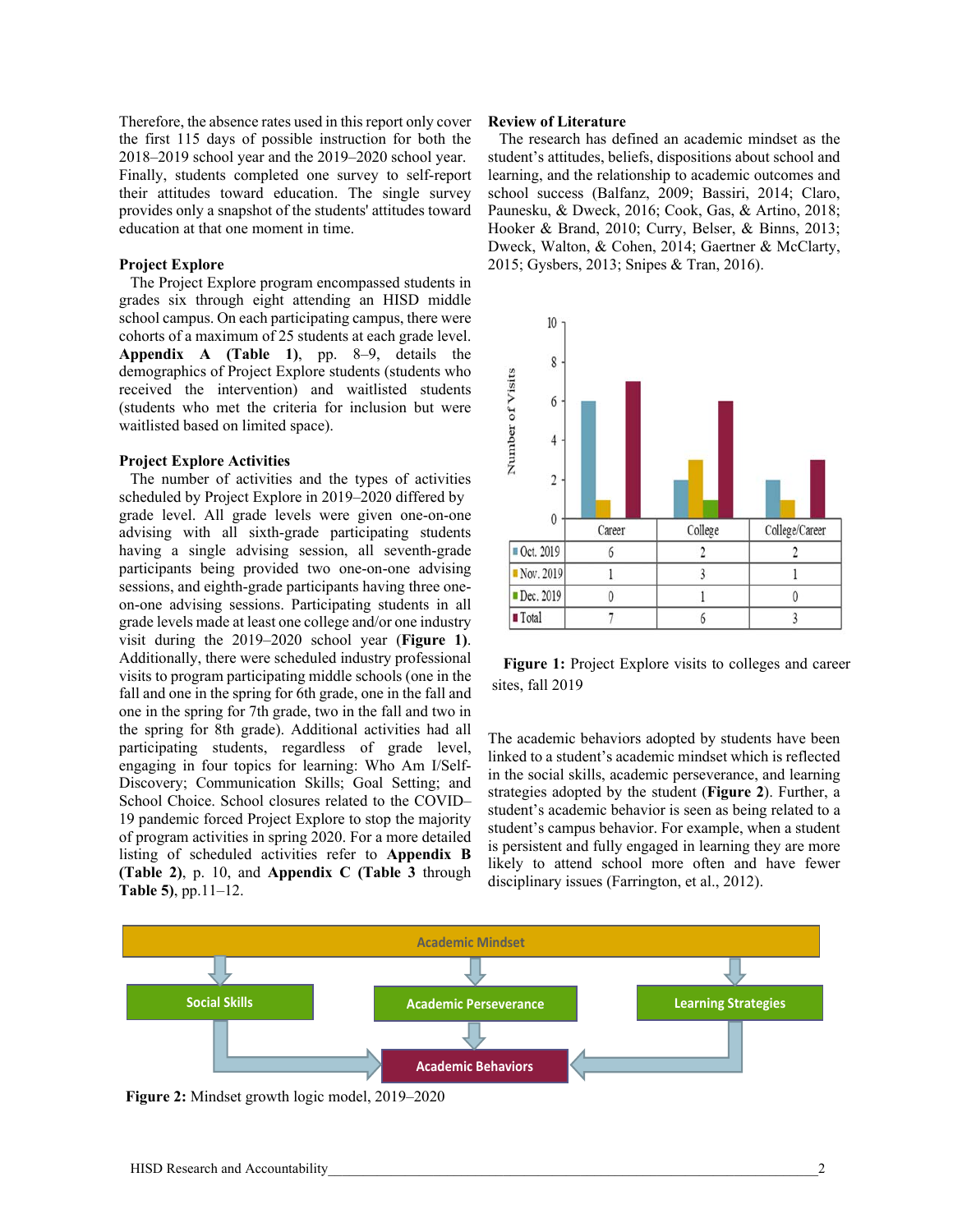Research has shown that a more negative academic mindset is related to a gap in the level of college and career preparation of high school students (Miller, Rudman, Hogman, & Gustavsson, 2016; Radcliffe & Bos, 2013; Snipes, Fancsali, & Stoker, 2012). This gap becomes greater when controlling for race/ethnicity, with Hispanic and African American students being less likely to meet benchmarks (i.e. grade point average, course completion, etc.) for college and career readiness. Further, fewer minority students than white students receive a regular diploma on-time with their ninth-grade cohort (Balfanz, 2009; Dweck, Walton, & Cohen, 2014).

The academic mindset is viewed as being on a continuum between two ways of thinking about academics: fixed academic mindset and growth academic mindset (Bassiri, 2014; Blackwell, Trzesniewski, & Dweck, 2007; Claro, Paunesku, & Dweck, 2016; Cook, Gas, & Artino, 2018; Dweck, 2002; Radcliffe & Bos, 2013). A student with a fixed academic mindset is defined as a student who is determined to prove how smart they are rather than improving their knowledge. Also, they believe their level of intelligence is unchangeable. By contrast, a student with a growth mindset views learning as a way to gain knowledge and that a person's level of intelligence is malleable and can be increased. Research has shown that the middle school years are a fertile period to foster a growth academic mindset in students (Bassiri, 2014; Curry, Belser, & Binns, 2013; Curry, Belser, & Binns, 2013; Dweck, 2002; Trei, 2007). A middle school student's beliefs about education have been measured through surveys where student's self-report on their academic mindset and data on the student's campus behaviors is collected (i.e. attendance, and discipline) (Balfanz, 2009; Claro, Paunesku, & Dweck, 2016; Cook, Gas, & Artino, 2018; Dweck, 2002; Dweck, 2015; Miller, Rudman, Hogman, & Gustavsson, 2016; Curry, Belser, & Binns, 2013; Petrosino, Fronius, Goold, Losen, & Turner, 2017).

#### **Methods**

#### **Study Population and Sample**

There was one study population in this program evaluation that attended one of 28 HISD middle schools in 2019–2020. The study population consisted of a total of 2,095 students across grades six through eight that were accepted for participation in the Project Explore program in 2019–2020. While the control group (n=715) consisted of students that met all criteria for participation in Project Explore but were waitlisted based on a lack of space.

#### **Data Collection and Analysis**

Data were collected using an online survey through the HISD HUB that was made available to Project Explore participants and waitlisted students.

The survey was opened on January 10, 2020 and was closed on March 6, 2020. For reliability, a Cronbach's alpha of .837 was calculated for all fourteen survey items combined (Trobia, 2020). For more detailed information on Project Explore survey responses refer to **Appendix D (Table 6** through **Table 9)**, pp. 13–14.

Project Explore participating students completed 62.9 percent ( $n=1,317$  of possible  $n=2,095$ ) of the distributed surveys. Of all surveys completed by accepted students, the eighth grade had the largest percentage of students who completed the survey (66.9 percent, n=474). Of all waitlisted students, 28.4 percent (n=203) completed the survey. Of all surveys completed by waitlisted students, grade six had the highest percentage of completed surveys  $(32.6 \text{ percent}, n=85)$ .

The survey provided information on respondents' attitudes about academic and career success. Survey takers were placed into one of four groups based on their responses to the survey (minimum is zero and the maximum is 56). The four groups were: strong growth mindset (43–56); growth mindset with some fixed ideas (29–42); fixed mindset with some growth ideas (15–28); and strong fixed mindset (0–14) (MindsetQuiz.w.scores.pdf, 2020).

The RL360 math and reading assessments provided a percentile rank for all Project Explore participants and waitlisted students in grades six through eight. Data for student performance was taken from two files: Star Reading (SR) and Star Math (SM). The percentile ranks for the BOY testing window in 2018–2019 (August 27, 2018, through October 3, 2018) were compared to the MOY testing window (January 7, 2019, through February 1, 2019) percentile ranks. Additionally, the BOY testing window percentile ranks in 2019–2020 (September 3, 2019, through September 24, 2019) were compared to the MOY testing window (January 6, 2020, through January 29, 2020). The percentile ranks were used to place test-takers in one of four categories: Tier 1 (At/Above Benchmark) for HISD test-takers that achieved at or above the 40th percentile rank score; On Watch for HISD test-takers that performed below the 40th percentile rank score but greater than or equal to the 25th percentile rank; Tier 2 (Intervention) for test-takers who performed below the 25th percentile rank score but greater than or equal to the 10th percentile rank; and Tier 3 (Urgent Intervention) for test-takers who performed below the 10th percentile rank score. For more detailed information on RL360 math and reading assessments refer to **Appendix E** (**Table 10 and Table 11**), pp. 15– 16.

Demographic data for this report were retrieved from the 2019–2020 Management System Average Daily Attendance (PEIMS ADA) file. Students were enrolled in grades six through eight on an HISD campus who either participated in Project Explore or who were waitlisted.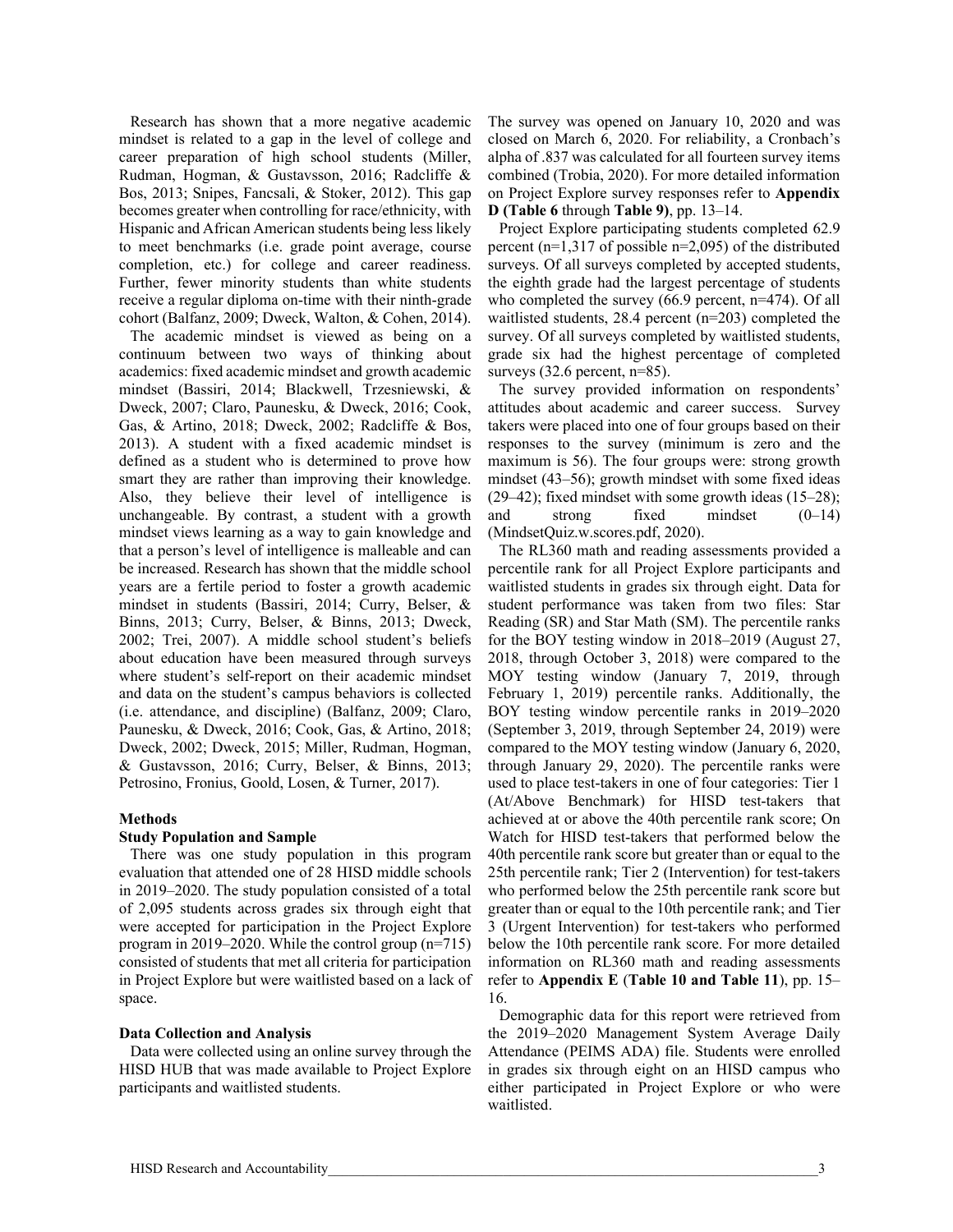These include students' highest-grade level, economic disadvantage status, English Language Learner (ELL) status, special education status, gender, and race/ethnicity.

Finally, a binary logistic regression was performed, which allows for the testing of models to predict Project Explore program participation. The dependent variable was program participation (yes = 1 and  $0 =$  no). There were five computed variables used in the binary regression. The first computed variable was the difference in the average number of absences between 2018–2019 and 2019–2020. Two computed variables looked at the differences in student achievement on the RL360 math assessment between BOY and MOY testing windows for both 2018–2019 and 2019–2020. The final two computed variables were the differences in student performances on the RL360 reading assessment between BOY and MOY testing windows for both 2018–2019 and 2019–2020 school years.

#### **Results**

**How did students who participated in Project Explore and students who were waitlisted assess their academic mindset?** 

Survey respondents were placed into one of four groups based on answers to the survey.

Survey respondents with a strong growth mindset received total scores of 43–56. Respondents with a strong mindset with fixed ideas received total scores 29–42. A strong growth mindset is when a student sees levels of intelligence, skill, and success start at a basic level but with the capacity to grow compared to a student that reports having a growth mindset with fixed ideas where growth is seen as possible but the respondent reports not having the strategies to grow.

As shown in **Figure 3**, for Program Explore students, grade eight had the highest percentage of survey respondents who reported having either a strong growth mindset or growth mindset with fixed ideas with 93.9 percent, followed by sixth grade (90.9 percent), and finally, seventh grade (87.8 percent). For students that were waitlisted, sixth-grade survey takers reported the largest percentage having either a strong growth mindset or growth mindset with fixed ideas (93.0 percent), followed by seventh grade (92.5 percent), and finally eighth grade (90.8 percent) (Figure 5, p. 4). These percentages are tempered by the small number of survey responses of waitlisted students.



**Figure 3:** Self-reporting of growth mindset level for accepted and waitlisted students, 2019–2020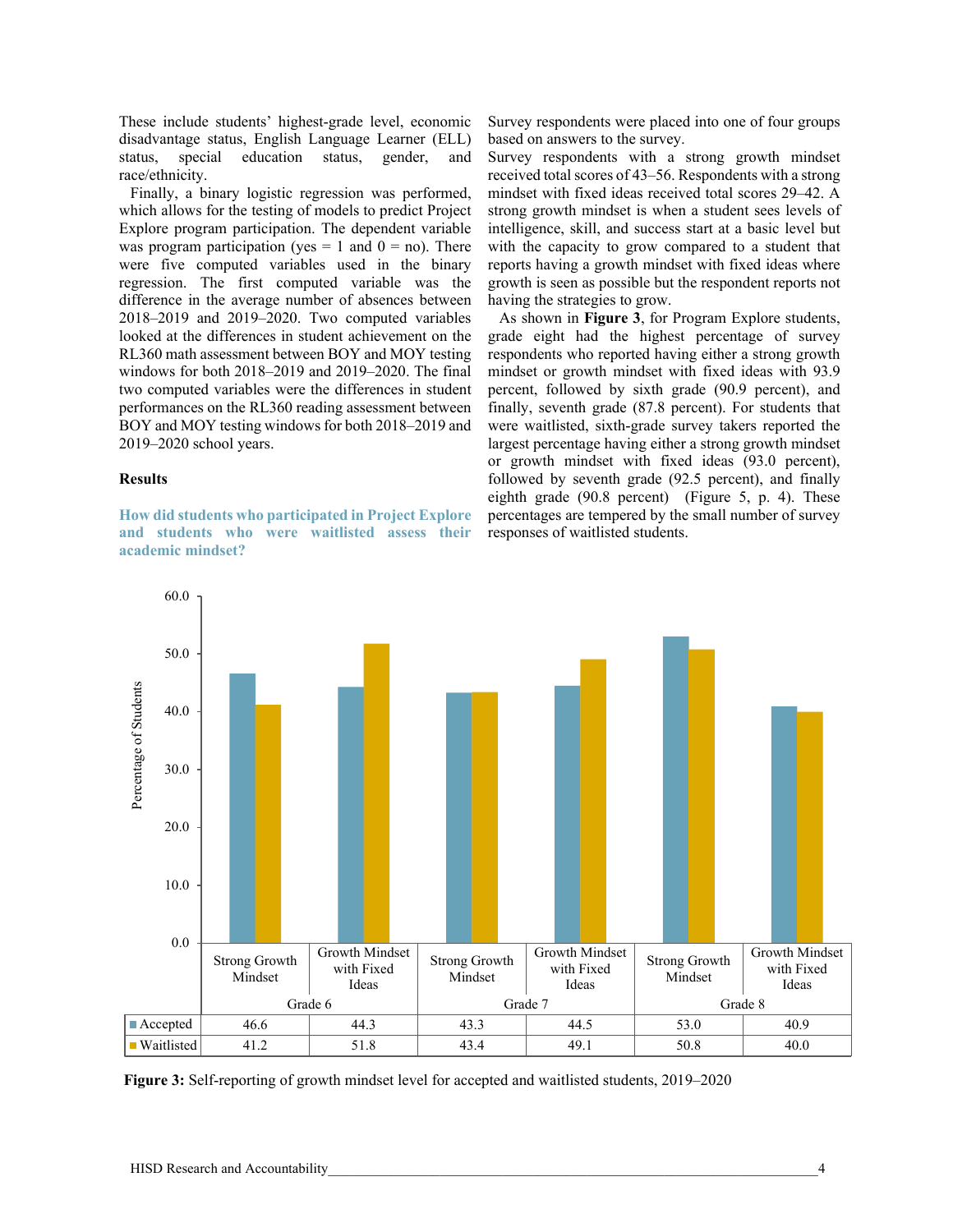**How did students who participated in Project Explore and students who were waitlisted differ in terms of students' attendance in 2019–2020?** 

Overall, Project Explore students in all grades had a smaller average number of days absent then waitlisted students in both 2018–2019 and 2019–2020 (**Figure 4**). As shown in Figure 3, all grades for both accepted and waitlisted students had a greater average number of absences in 2019–2020 when compared to 2018–2019. The largest difference in the average number of days absent between Project Explore students and waitlisted students were 1.7 days absent during the 2019–2020 school year. For more detailed information on absences for Project Explore participants and waitlisted students refer to **Appendix F (Table 12)**, p. 17.

**How did students who participated in Project Explore and students who were waitlisted differ in terms of academic success on the Beginning of Year (BOY) and the End of Year of Renaissance Learning (RL360) reading and math assessments in 2019– 2020?** 

As shown in **Table 10** (p. 15), there was a positive difference in the number of Project Explore students in seventh and eighth that met the benchmark on the RL360 math assessment at MOY when compared to BOY during the 2019–2020 school year (n=5 and n=28, respectively). Of all waitlisted grade levels, grade eight experienced a positive difference in the number of students that met the benchmark on the RL360 math assessment at MOY when compared to BOY during the 2019–2020 school year  $(n=6)$ .

As shown in **Table 11** (p. 16), Project Explore students in grade seven and grade eight both experienced a positive difference in the number of students that met the benchmark at MOY compared to BOY on the RL360 reading assessment during the 2019–2020 school year (n=4 and n=1, respectively). By contrast, no grade level of waitlisted students experienced a positive difference in the number of students meeting the benchmark at MOY when compared to BOY on the RL360 reading assessment during the 2019–2020 school year.

#### **Binary Logistic Regression**

Binary logistic regression was performed to assess the impact of a number of factors on the likelihood that respondents participated in Project Explore during the 2019–2020 school year. The model contained five independent variables (difference in total absences, difference in math 2018–2019, difference in math 2019– 2020, difference in reading 2018–2019, and difference in reading 2019–2020).

The full model containing all predictors was statistically significant for seventh-grade respondents only,  $x^2$  (5, N = 546) = 13.39, p < .020, indicating that the model was able to distinguish between respondents who reported being a Project Explore participant and did not report being a Project explore participant.



**Figure 4:** Mean number of days absent for accepted and waitlisted students, 2018–2019 and 2019–2020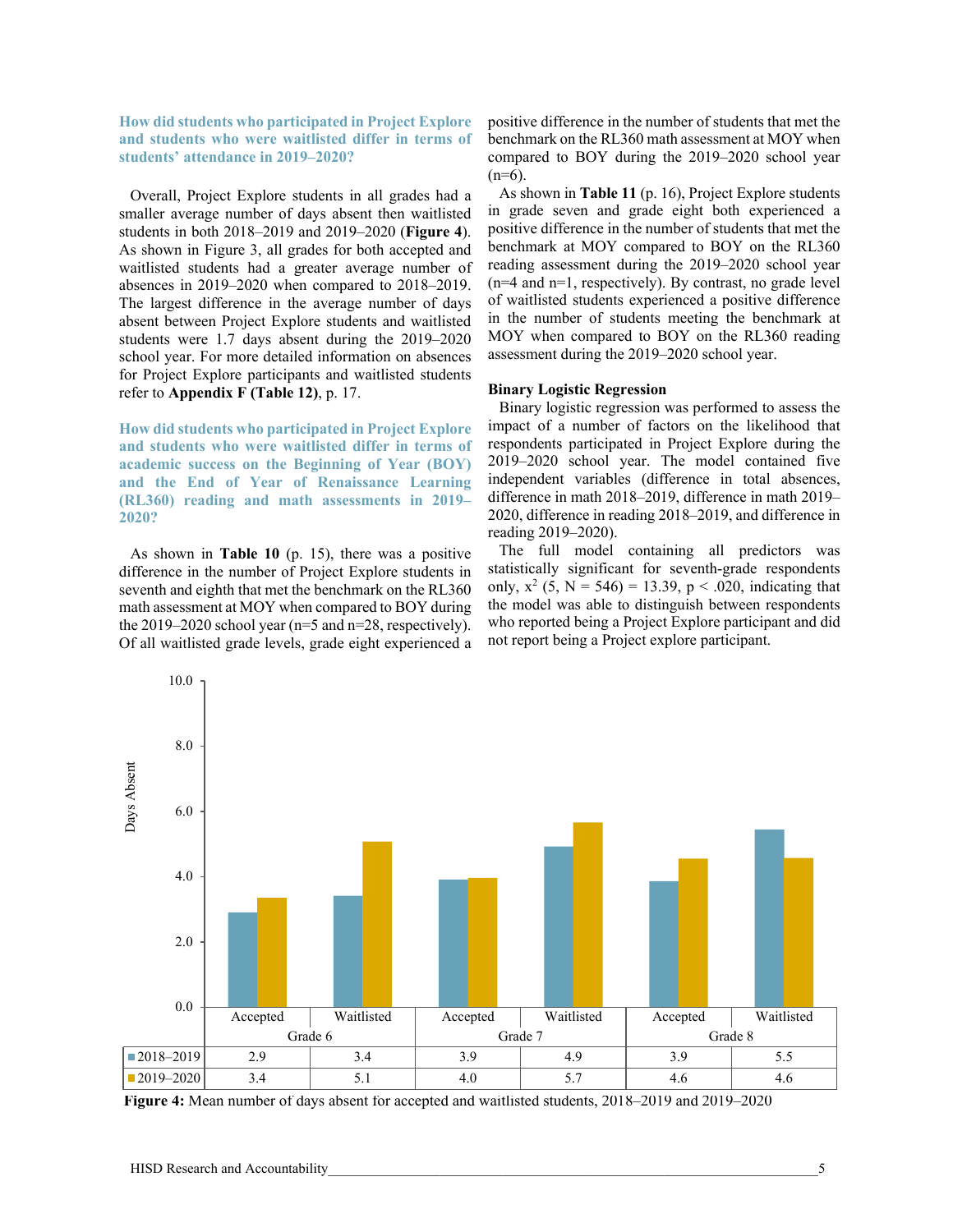The model as a whole explained between 2.4% (Cox and Snell R square) and 3.7% (Nagelkerke R squared) of the variance in Program Explore participation status, and correctly classified 78.0% of cases. As shown in **Table 13** (p. 18), only one of the independent variables made a unique statistically significant contribution to the model (difference in total absences) recording an odds ratio of 0.93. The odds ratio of 0.93 was less than 1, indicating that each additional day in the difference in absences, respondents were 0.93 times less likely to have participated in Project Explore, controlling for other factors in the model.

#### **Discussion**

In 2019–2020 a total of 2,095 students were accepted for participation in the Project Explore program, and an additional 715 students were waitlisted for program participation. A total of 64.6 percent  $(n=1,353)$  of all the Project Explore participants completed a survey through the HISD HUB. Of all the waitlisted students, 23.4 percent (n=167) completed a survey through the HISD HUB. For Project Explore students, grade eight had the highest percentage of survey respondents who reported having either a strong growth mindset or growth mindset with fixed ideas (93.9 percent), followed by sixth grade (90.9 percent), and finally seventh grade (87.8 percent).

Additionally, both Project Explore and waitlisted students experienced an increase in the average number of absences in 2019–2020 when compared to 2018–2019. Project Explore students had on average fewer absences during the 2019–2020 school year. This increase in the average number of absences could be explained by the uncertainty surrounding the Covid-19 pandemic.

Furthermore, there was a positive difference in the number of Project Explore students in both seventh and eighth grade who met the benchmark on the RL360 math assessment at MOY when compared to BOY during the 2019–2020 school year (5 and 28, respectively). On the RL360 reading assessment, Project Explore students in both grade seven and grade eight experienced a positive difference in the number of students that met the benchmark at MOY compared to BOY 2019–2020 school year (n=4 and n=1, respectively). This increase in the number of Project Explore students who met the benchmark on RL360 assessments could be explained by the additional supports provided by Project Explore.

Finally, the full model was predictive of between 2.4% and 3.7% of the variance in Project Explore participation for grade seven respondents. The differences in absences was the only independent variable that made a statistically significant contribution to the model. In other words, Project Explore students were more likely to have, on average, fewer absences.

There were several limitations associated with the Project Explore program evaluation that resulted from the HISD school closures on March 13, 2020, brought about by the COVID–19 pandemic. These limitations did not allow for a more robust evaluation of the 2019–2020 Program Explore Program.

#### **References**

Balfanz, R. (2009). *Putting middle grades students on the graduation path.* Policy and Practice Brief, National Middle School Association, Everyone Graduates Center and Talent Development Middle Grades Program.

Bassiri, D. (2014). *Research study: The forgotten middle.* ACT, Inc., ACT Policy Brief.

Blackwell, L. S., Trzesniewski, K. H., & Dweck, C. S. (2007, January/February). Implicit theories of intelligence predict achievement across an adolescent transition: A longitudinal study and an intervention. *Child Development, 78*(1), 246–263. doi:https://srcd. onlinelibrary.wiley.com/doi/abs/10.1111/j.1467- 8624.2007.00995.x

Card, D. &. (1994, September). Minimum wages and employment: A case study of the fast-food industry in New Jersey and Pennsylvania. *The American Economic Review, 84*(4), 772–793. Retrieved January 15, 2020, from http://links.jstor.org/sici?sici=00028282%281994 09%2984%3A4%3C772%3AMWAEAC%3E2.0.CO% 3B2-O

Claro, S., Paunesku, D., & Dweck, C. S. (2016, August). *Growth mindset tempers the effects of poverty on academic achievement.* doi:https://doi.org/10.1073/ pnas.1608207113

Cook, D. A., Gas, B. L., & Artino, A. R. (2018). Measuring mindsets and achievement goal motivation: A validation study of three instruments. *Academic Medicine, 93(9)*, 1391–1399.

Curry, J. R., Belser, C. T., & Binns, I. C. (2013). Integrating postsecondary college and career options in the middle level curriculum: Middle level educators must find ways to integrate postsecondary education and career exploration throughout the curriculum. *Middle School Journal, 44*(3), 26–32. doi:https://doi.org/ 10.1080/00940771.2013.11461852

Dweck, C. S. (2002). The development of ability conceptions. In A. Wigfield, & J. Eccles (Eds.), *The development of achievement motivation* (pp. 57–120). New York, New York: Academic Press.

Dweck, C. S. (2015). *Mindset Survey (3 question version*). Retrieved from https://survey.perts.net/ take/toi

Dweck, C. S., Walton, G. M., & Cohen, G. L. (2014). *Academic Tenacity: Mindsets and Skills that Promote Long-Term Learning.* Retrieved January 15, 2020, from Bill & Melinda Gates Foundation: www.gatesfoundation.org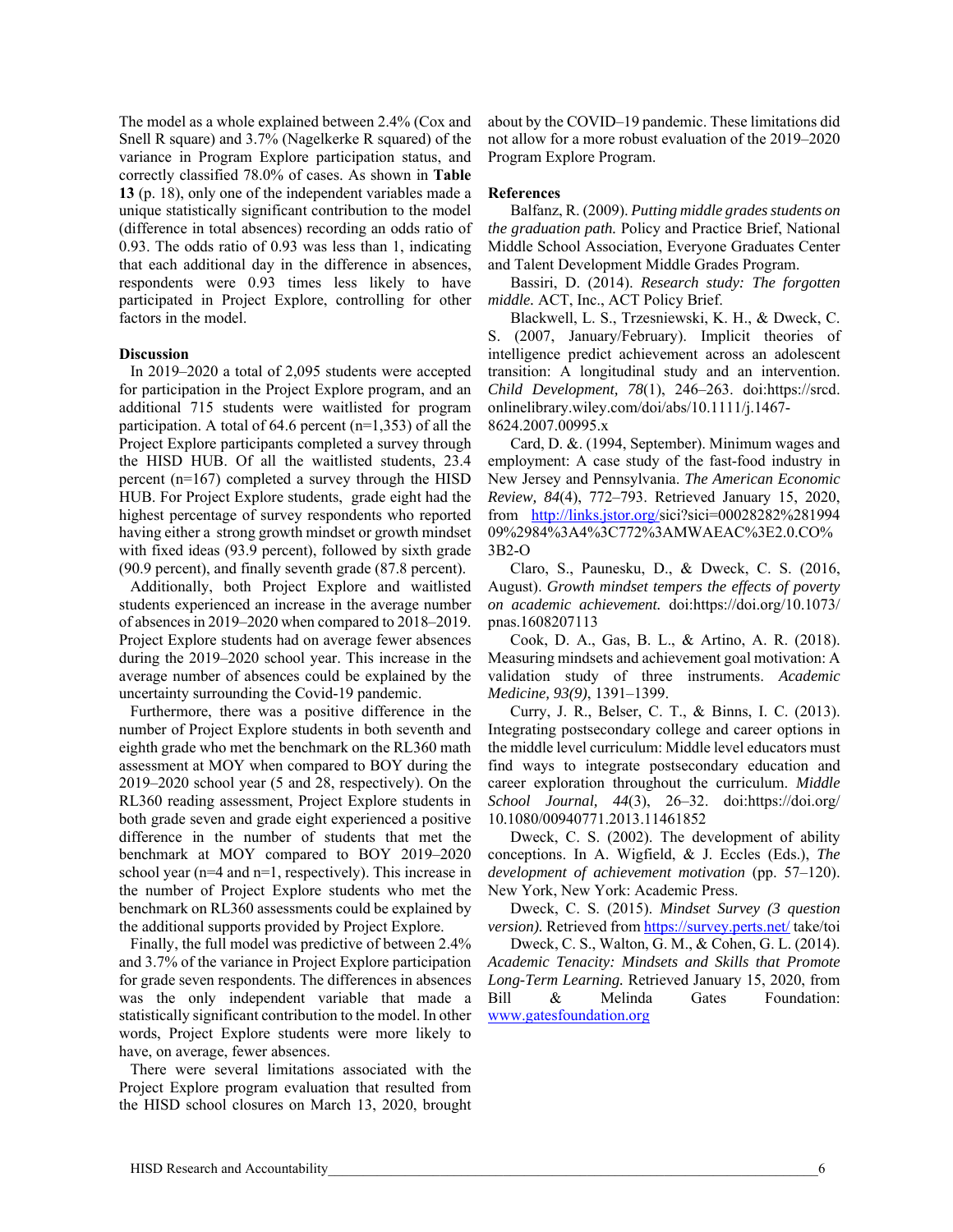Farrington, C. A., Roderick, M., Allensworth, E., Nagaoka, J., Keyes, T. S., & Beechum, N. O. (2012). *Teaching adolescents to become learners. The role of noncognitive factors in shaping school performance: A critical literature review.* Chicago: University of Chicago Consortium on Chicago Consortium on Chicago School Research. Retrieved April 14, 2020, from https://consortium.uchicago.edu/publications/ teachingadolescents-become-learners-role-noncognitive-factorsshaping-school

Gaertner, M. N., & McClarty, K. L. (2015, April). Performance, perseverance, and the full picture of college readiness. *Educational Measurement: Issues and Practice, 34*(2), 1–14.

Gysbers, N. C. (2013, September). Career-ready students: A goal of comprehensive school counseling programs. *The Career Development Quarterly, 61*, 283– 288. doi:10.1002/J.2161 -0045.2013.00057.x

Hanson, J. (2017). Testing the difference between school level and academic mindset in the classroom: Implications for developing student psycho-social skills in secondary school classrooms. *Journal of Educational Issues, 3*(1), 44–63. doi:10.5296/ jei.v3i1.10479

Hooker, S., & Brand, B. (2010). College knowledge: A critical component of college and career readiness. *New Directions for Youth Development, 2010*(127), pp. 75–85. doi:https://doi.org/10.1002/yd.364

Houston Independent School District. (2019, July). Mission, Vision, Beliefs, Constraints, and Goals. Retrieved from Houstonisd.org: https://www. houstonisd.org/Page/32469

Houston Independent School District. (2020, February 10). *What is Project Explore?* Retrieved from https://www.houstonisd.org/ProjectExplore.

Huerta, J. J., Watt, K. M., & Butcher, J. T. (2013). Examining Advancement Via Individual Determination (AVID) and its impact on middle school rigor and student preparedness. *American Secondary Education, 41*(2), 24–37.

Kuehn, D. (2014, September 4). *The importance of study design in the minimum-wage debate.* Retrieved April 14, 2020, from Economic Policy Institute: https://www.epi.org/publication/importance-studydesign-minimum-wage-debate/

Meyer, B. D. (1995, April). Natural and quasiexperiments in economics. *Journal of Business & Economics Statistics, 13*(2), 151–161. Retrieved November 8, 2019, from http://links.jstor.org/ sici?sici=0735-0015%28199504%2913%3A2%3C151 %3ANAQIE%3E2.0.CO%3B2-T

Miller, E., Rudman, A., Hogman, N., & Gustavsson, P. (2016). *Mindset interventions in academic settings: A review.* Retrieved November 8, 2019, from Semantic Scholar: https://www.semanticscholar.org/paper/ Mindset-Interventions-in-Academic-Settings-A-review-Miller-Rudman/586545805ffc76fa271ff7528 e39b0e24c3b031f

MindsetQuiz.w.scores.pdf. (2020). Retrieved January 15, 2020, from http://homepages.math.uic.edu/ ~bshipley/MindsetQuiz.w.scores.pdf

Olieira, I. M., Tavieira, M. C., & Porfeli, E. J. (2017, April 24). *Career preparedness and school achievement of Portuguese children: Longitudinal trend articulations*. doi:10.3389/fpsyg.2017.00618

Pallant, J. (2013). *SPSS SURVIVAL MANUAL: A step by step guide to data analysis using IBM SPSS.* New York: McGraw Hill.

Petrosino, A., Fronius, T., Goold, C. C., Losen, D. J., & Turner, H. M. (2017). *Analyzing student-level disciplinary data: A guide for districts (REL 2017–263,.* Retrieved January 15, 2020, from U. S. Department of Education, Institute of Education Services, National Center for Education Evaluation and Regional Assistance, Regional Education Laboratory Northeast and Islands: http://ies.ed.gov/ncee/edlabs

Radcliffe, R. A., & Bos, B. (2013). Strategies to prepare middle school and high school students for college and career readiness. *The Clearing House, 86(4)*, 136–141. doi:10.1080/00098655.2013.782850

Shaefer, M. B., Rivera, L. M., & Ophals, E. (2010, November). Creating collaborative career development program for middle school grades students. *Middle School Journal, 42*(2), 30–38. doi:https://doi.org/ 10.1080/00940771.2010.11461754

Snipes, J., & Tran, L. (2016). *Early indicators and academic mindsets in the Clark County School District.* San Francisco: REL West @ WestEd. Retrieved January 15, 2020, from http://relwest.wested.org/.

Snipes, J., Fancsali, C., & Stoker, G. (2012). *Student academic mindset interventions: A review of the current landscape.* IMPAQ International, LLC. doi:https:// www.impaqint.com/work/project-reports/studentacademic-mindset-interventions-review-currentlandscape

Trei, L. (2007, February 7). *New study yields instructive results on how mindset affects learning.* Retrieved April 14, 2020, from Stanford News: https://news.stanford.edu/news/2007/february7/dweck-020707.html

Trobia, A. (2020, April). *Encylopedia of Survey Research Methods.* (P. J. Lavrakas, Ed.) doi:http:// dx.doi.org/10.4135/9781412963947.n117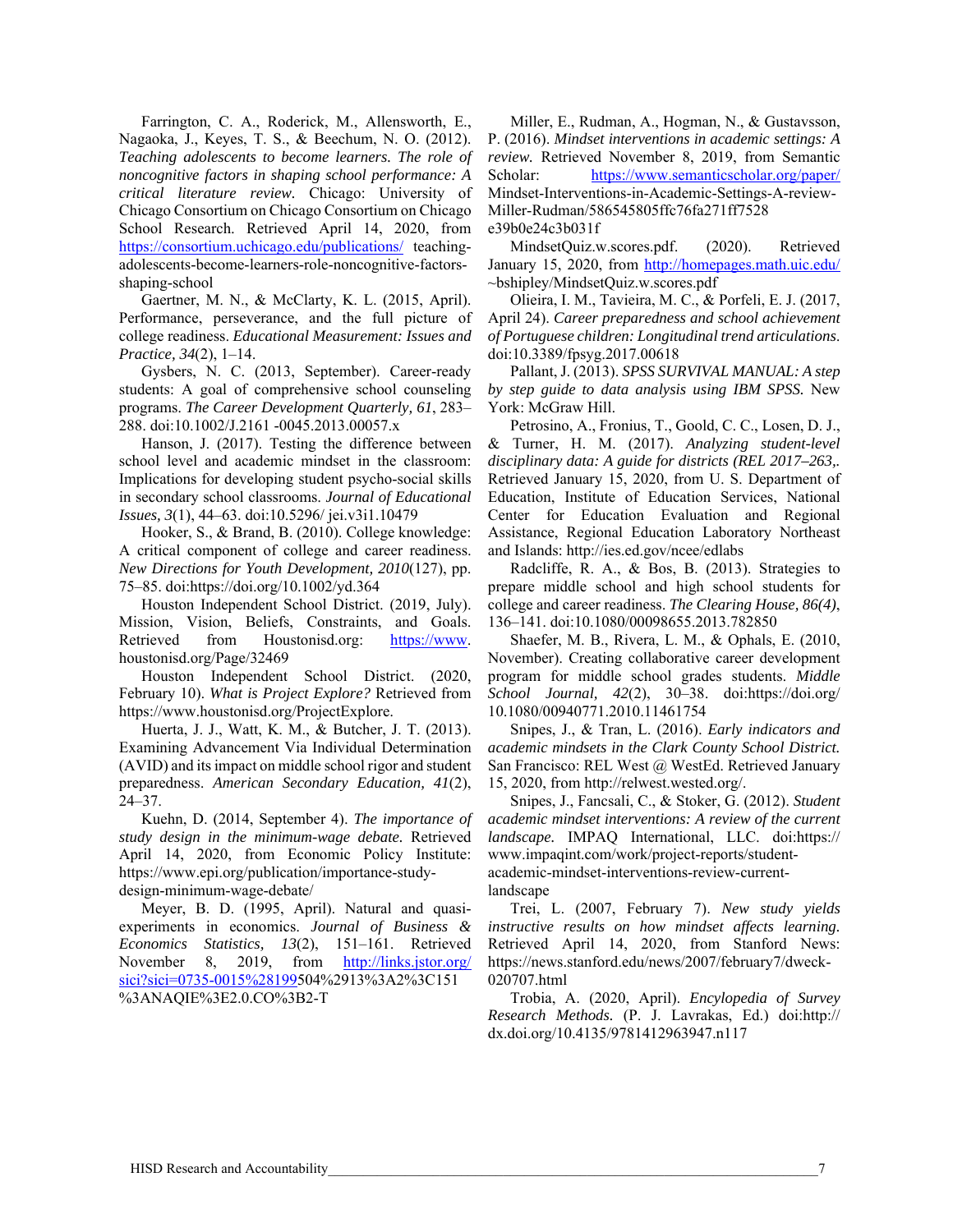### **Appendix A**

| Table 1: Project Explore Demographics for Accepted and Waitlisted Students, 2019-2020 |                    |           |                       |               |      |               |  |  |  |
|---------------------------------------------------------------------------------------|--------------------|-----------|-----------------------|---------------|------|---------------|--|--|--|
|                                                                                       |                    |           | <b>Student Gender</b> |               |      |               |  |  |  |
| <b>Applicant Status</b>                                                               | <b>Grade Level</b> | Total (N) |                       |               | M    |               |  |  |  |
|                                                                                       |                    |           |                       | $\frac{1}{2}$ |      | $\frac{0}{2}$ |  |  |  |
| <b>Total</b>                                                                          | 2,810              | 1,584     | 56.4                  | 1,226         | 43.6 |               |  |  |  |
| <b>Accepted Total</b>                                                                 |                    | 2,095     | 1,170                 | 55.8          | 925  | 44.2          |  |  |  |
|                                                                                       |                    | 688       | 367                   | 53.3          | 321  | 46.7          |  |  |  |
|                                                                                       |                    | 698       | 387                   | 55.4          | 311  | 44.6          |  |  |  |
|                                                                                       |                    | 709       | 416                   | 58.7          | 293  | 41.3          |  |  |  |
| <b>Waitlisted Total</b>                                                               |                    | 715       | 414                   | 57.9          | 301  | 42.1          |  |  |  |
|                                                                                       |                    | 261       | 139                   | 53.3          | 122  | 46.7          |  |  |  |
|                                                                                       |                    | 223       | 137                   | 61.4          | 86   | 38.6          |  |  |  |
|                                                                                       |                    | 231       | 138                   | 59.7          | 93   | 40.3          |  |  |  |

Source: 2019-2020 Project Explore; PEIMS ADA\_2019–2020

| Table 1: Project Explore Demographics for Accepted and Waitlisted Students, 2019-2020 (continued) |                    |             |                                  |               |                 |                  |              |               |       |               |        |               |
|---------------------------------------------------------------------------------------------------|--------------------|-------------|----------------------------------|---------------|-----------------|------------------|--------------|---------------|-------|---------------|--------|---------------|
|                                                                                                   |                    |             |                                  |               |                 | <b>Ethnicity</b> |              |               |       |               |        |               |
| <b>Applicant Status</b>                                                                           | <b>Grade Level</b> | Total $(N)$ | <b>Black or African American</b> |               | Latino/Hispanic |                  | <b>Asian</b> |               | White |               | Other* |               |
|                                                                                                   |                    |             | N                                | $\frac{1}{2}$ |                 | $\frac{0}{2}$    |              | $\frac{1}{2}$ | N     | $\frac{1}{2}$ |        | $\frac{0}{0}$ |
| <b>Total</b>                                                                                      |                    | 2,810       | 1.027                            | 36.5          | 1.663           | 59.2             | 41           | 1.5           | 55    | 2.0           | 16     | 0.6           |
| <b>Accepted Total</b>                                                                             |                    | 2.095       | 801                              | 38.2          | 1.211           | 57.8             | 31           | 1.5           | 34    | 1.6           | 14     | 0.7           |
|                                                                                                   |                    | 688         | 259                              | 37.6          | 399             | 58.0             | 8            | 1.2           | 16    | 2.3           |        | 0.4           |
|                                                                                                   |                    | 698         | 267                              | 38.3          | 397             | 56.9             | 13           | 1.9           | 14    | 2.0           |        | 1.0           |
|                                                                                                   | Л                  | 709         | 275                              | 38.8          | 415             | 58.5             | 10           | 1.4           | 4     | 0.6           | 4      | 0.6           |
| <b>Waitlisted Total</b>                                                                           |                    | 715         | 226                              | 31.6          | 452             | 63.2             | 10           | 1.4           | 21    | 2.9           |        | 0.4           |
|                                                                                                   |                    | 261         | 70                               | 26.8          | 177             | 67.8             |              | <b>I</b> .I   | 8     | 3.1           |        | 0.8           |
|                                                                                                   |                    | 223         | 80                               | 35.9          | 124             | 55.6             | 6            | 2.7           |       | 4.9           |        | 0.0           |
|                                                                                                   |                    | 231         | 76                               | 32.9          | 151             | 65.4             |              | 0.4           |       | 0.9           |        | 0.4           |

Source: 2019-2020 Project Explore; PEIMS ADA\_2019–2020

Note: \* means Two or More or Native American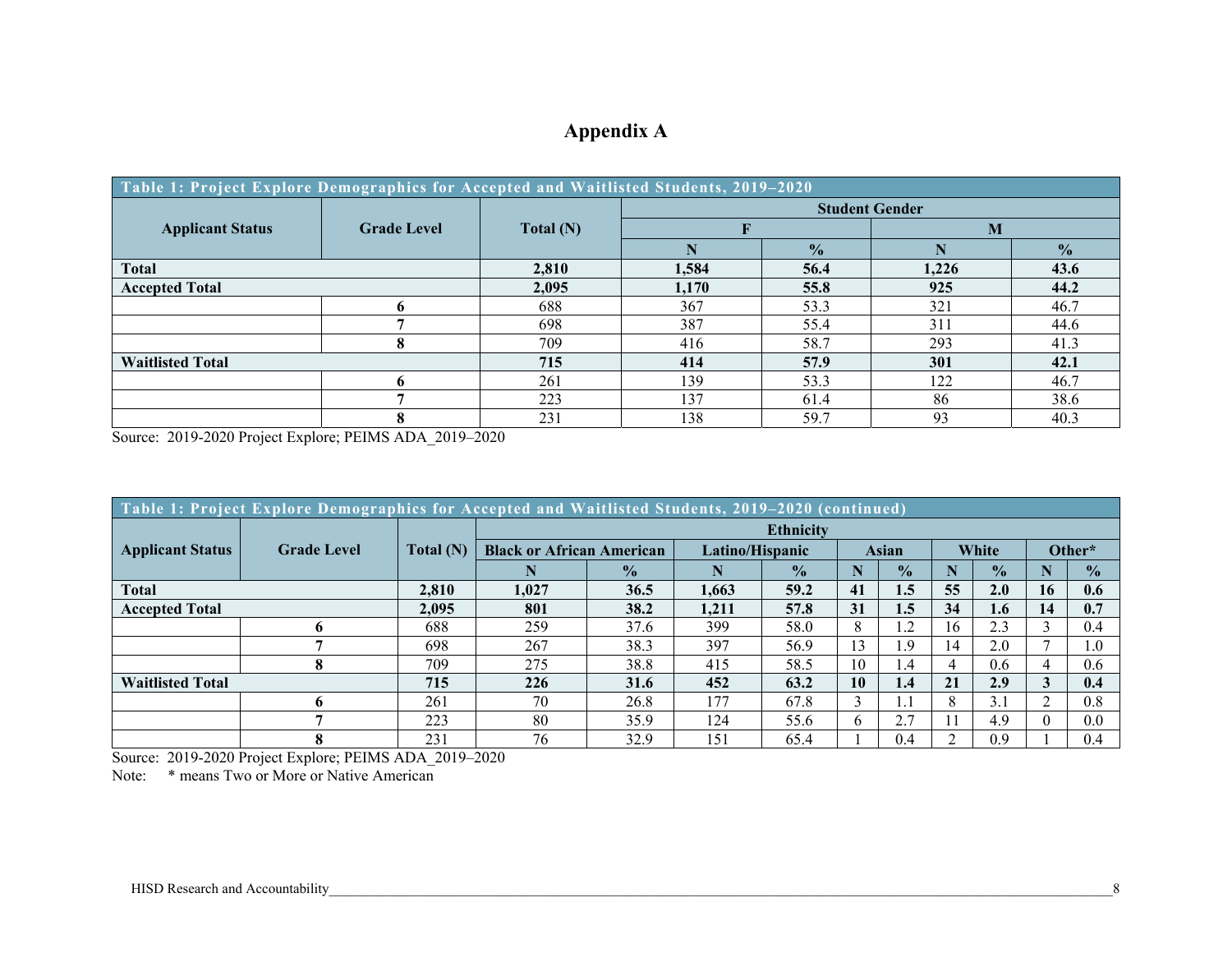| Table 1: Project Explore Demographics for Accepted and Waitlisted Students, 2019-2020 (continued) |                    |                                  |       |                   |       |               |     |               |     |               |
|---------------------------------------------------------------------------------------------------|--------------------|----------------------------------|-------|-------------------|-------|---------------|-----|---------------|-----|---------------|
| <b>Applicant Status</b>                                                                           | <b>Grade Level</b> | <b>At Risk</b><br><b>Title I</b> |       | <b>Special Ed</b> |       | <b>ELL</b>    |     |               |     |               |
|                                                                                                   |                    | Total(N)                         | N     | $\frac{1}{2}$     |       | $\frac{1}{2}$ |     | $\frac{1}{2}$ | N   | $\frac{0}{0}$ |
| <b>Grand Total</b>                                                                                |                    | 2,810                            | 1.892 | 67.3              | 2,777 | 98.8          | 162 | 5.8           | 751 | 26.7          |
| <b>Accepted Total</b>                                                                             |                    | 2,095                            | 1,345 | 64.2              | 2,071 | 98.9          | 112 | 5.3           | 497 | 23.7          |
|                                                                                                   |                    | 688                              | 435   | 63.2              | 681   | 99.0          | 44  | 6.4           | 177 | 25.7          |
|                                                                                                   |                    | 698                              | 469   | 67.2              | 691   | 99.0          | 39  | 5.6           | 183 | 26.2          |
|                                                                                                   |                    | 709                              | 441   | 62.2              | 699   | 98.6          | 29  | 4.1           | 137 | 19.3          |
| <b>Waitlisted Total</b>                                                                           |                    | 715                              | 547   | 76.5              | 706   | 98.7          | 50  | 7.0           | 254 | 35.5          |
|                                                                                                   | 6                  | 261                              | 203   | 77.8              | 259   | 99.2          | 19  | 7.3           | 104 | 39.8          |
|                                                                                                   |                    | 223                              | 166   | 74.4              | 218   | 97.8          | 10  | 4.5           | 73  | 32.7          |
|                                                                                                   |                    | 231                              | 178   | 77.1              | 229   | 99.1          | 21  | 9.7           | 77  | 33.3          |

## **Appendix A (continued)**

Source: 2019-2020 Project Explore; PEIMS ADA\_2019–2020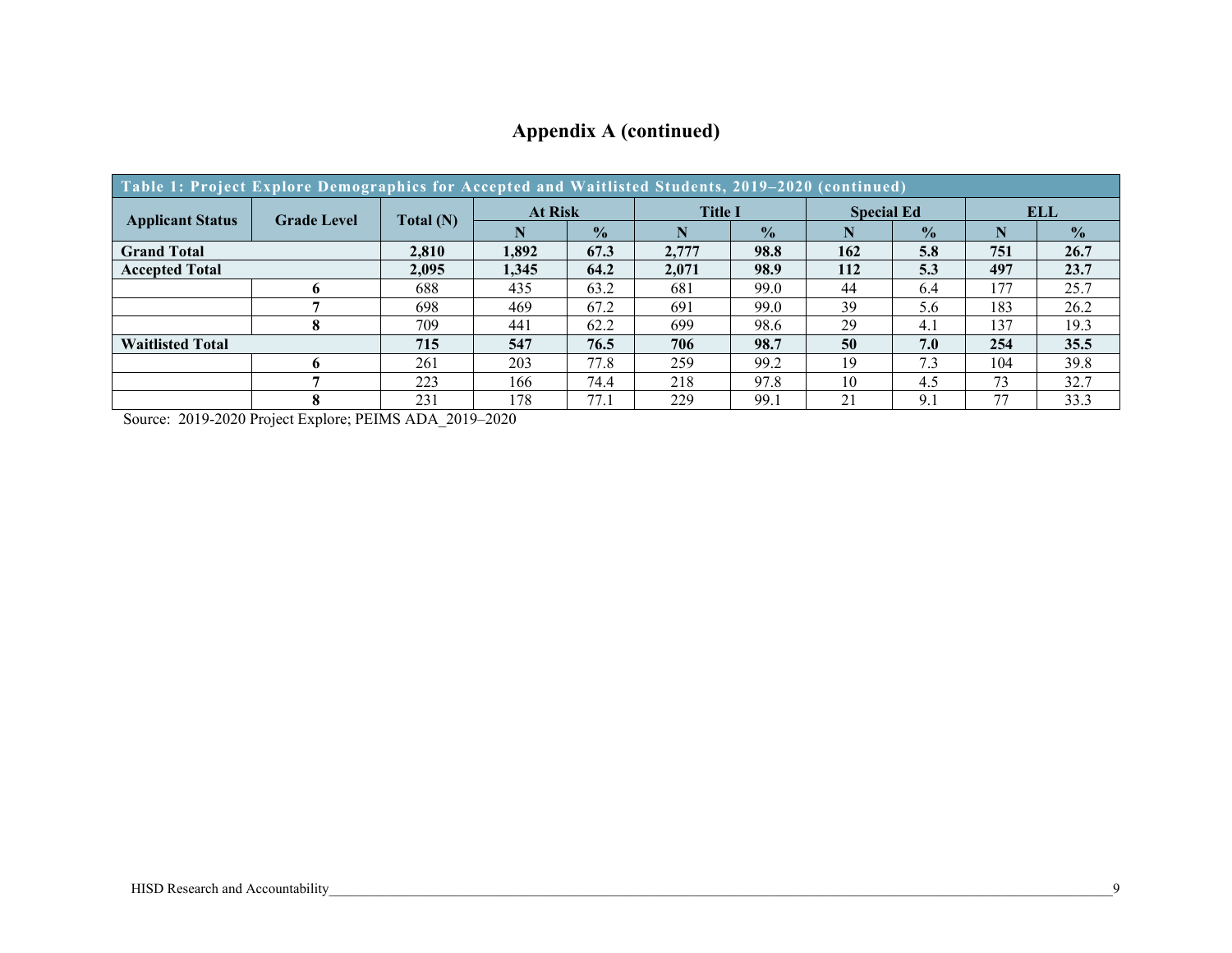|                                           | Table 2: Scheduled Project Explore Student Interactions by Program Activity, 2019-2020                                                                                                                     |
|-------------------------------------------|------------------------------------------------------------------------------------------------------------------------------------------------------------------------------------------------------------|
| <b>Program Activity</b>                   | <b>Interactions with Student Participants</b>                                                                                                                                                              |
|                                           | 8th Grade Parent Night                                                                                                                                                                                     |
| <b>Advising (All students)</b>            | <b>School Choice Application Preparation</b>                                                                                                                                                               |
|                                           | Student Follow Up (Selection of campus, waitlist, etc.)                                                                                                                                                    |
|                                           | 1, 1:1 advising session with 6th graders                                                                                                                                                                   |
|                                           | 1:1 Parent Meeting for 8th-grade parents (Cohort)                                                                                                                                                          |
| <b>Advising (Cohort)</b>                  | 2, 1:1 advising sessions with 7th graders                                                                                                                                                                  |
|                                           | 3, 1:1 advising sessions with 8th graders                                                                                                                                                                  |
|                                           | 6th and 7th Grade Parent Night (Cohort)                                                                                                                                                                    |
|                                           | Ensure all 8th-grade cohort students complete a PGP                                                                                                                                                        |
| <b>Cohort Expectations/Meetings</b>       | Ensure all 8th-grade cohort students complete a School Choice<br>application (if eligible)                                                                                                                 |
|                                           | Meet with 6th, 7th, and 8th-grade cohort students every other week<br>to deliver the required curriculum (begins in October)                                                                               |
| Curriculum (All students)                 | Reach 50% of all 7th and 8th graders on campus with CCR<br>Curriculum /survey completion (8th-fall, 7th-spring)                                                                                            |
|                                           | Data Collection (Co-Pilot)                                                                                                                                                                                 |
| <b>Data Collection/Reporting</b>          | Monthly newsletter submissions                                                                                                                                                                             |
|                                           | Review Naviance reports for follow up                                                                                                                                                                      |
|                                           | 6th Grade College Visit                                                                                                                                                                                    |
|                                           | 6th Grade Industry Visit                                                                                                                                                                                   |
|                                           | 7th Grade College Visit                                                                                                                                                                                    |
|                                           | 7th Grade Industry Visit                                                                                                                                                                                   |
|                                           | 8th Grade College Visit                                                                                                                                                                                    |
| <b>Exposure</b>                           | 8th Grade Industry Visit                                                                                                                                                                                   |
|                                           | Eight industry professional visits to the campus (1 in the fall and 1 in<br>the spring for 6th grade, 1 in the fall and 1 in the spring for 7th<br>grade, 2 in the fall and 2 in the spring for 8th grade) |
|                                           | Explore Houston Summer Camp                                                                                                                                                                                |
|                                           | Facilitation of a College/Career Day in collaboration with campus<br>staff                                                                                                                                 |
|                                           | Attend weekly sessions with cohort students and our mentor partners                                                                                                                                        |
| <b>Partner Expectations</b>               | Provide a space and guidance on the pull-out periods for Discover U<br>to provide advising                                                                                                                 |
|                                           | Recruit 75 students (25 at each grade level)                                                                                                                                                               |
| <b>Recruitment/Retention</b>              | Maintain 75 students                                                                                                                                                                                       |
|                                           | Khan Academy Account creation/Practice (7th & 8th-cohort)                                                                                                                                                  |
| <b>Test Preparation</b><br>(All students) | PSAT Score Review with 8th Grade                                                                                                                                                                           |
|                                           | Purpose of the PSAT with 7th (cohort)/8th Grade                                                                                                                                                            |

## **Appendix B**

Source: 2019–2020 Project Explore Program Activities, January 8, 2020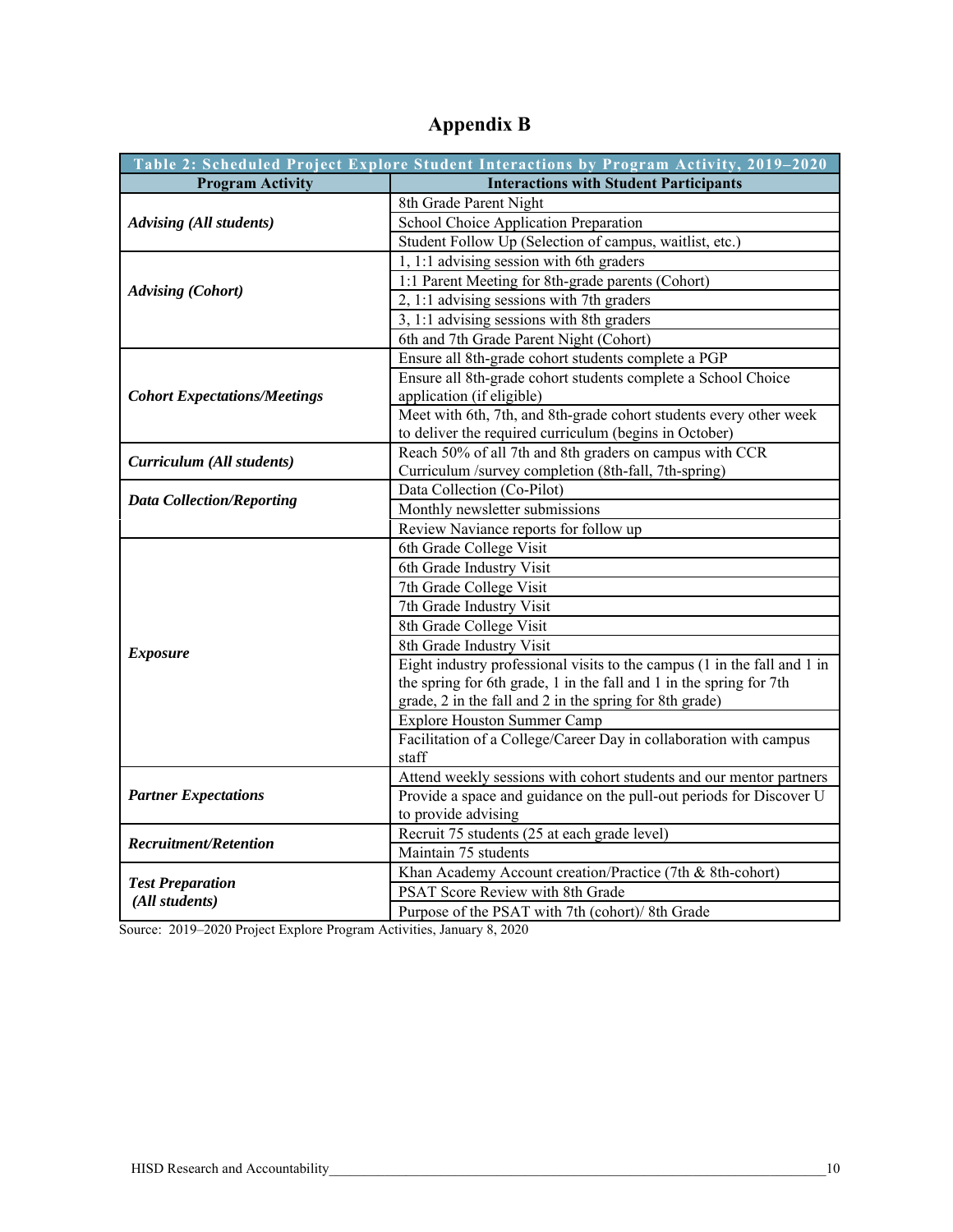## **Appendix C**

| Table 3: Scheduled Project Explore Advising Sessions Topics for Participating Students by Grade Level, 2019–2020 |                                                                                          |                                                                      |                                                 |  |  |  |  |  |
|------------------------------------------------------------------------------------------------------------------|------------------------------------------------------------------------------------------|----------------------------------------------------------------------|-------------------------------------------------|--|--|--|--|--|
| <b>Grade Level</b>                                                                                               | <b>Advising Session 1 Topic</b>                                                          | <b>Advising Session 2 Topic</b>                                      | <b>Advising Session 3 Topic</b>                 |  |  |  |  |  |
| <b>6th Grade</b>                                                                                                 | Initial Project Explore Advisor Student Interview,<br>MS Course Choices/Extracurriculars | N/A                                                                  | N/A                                             |  |  |  |  |  |
| 7th Grade                                                                                                        | Initial Project Explore Advisor Student Interview                                        | Middle School Course Choices/<br>Extracurriculars/College SuperMatch | N/A                                             |  |  |  |  |  |
| 8th Grade                                                                                                        | Career Interest/Endorsement/ School Choice,<br>School Choice Application Support         | College SuperMatch/Post-secondary Choices                            | HS Course Selection/Personal Graduation<br>Plan |  |  |  |  |  |

Source: 2019–2020 Project Explore Program Activities, January 8, 2020

|                          | Table 4: Scheduled Project Explore Cohort Curriculum Objectives for Participating Students, 2019-2020 |                                                                                      |                                                          |                                                                         |  |  |  |  |  |  |
|--------------------------|-------------------------------------------------------------------------------------------------------|--------------------------------------------------------------------------------------|----------------------------------------------------------|-------------------------------------------------------------------------|--|--|--|--|--|--|
| <b>Cohort</b>            | Topic 1: Who Am I/Self-<br><b>Discovery</b>                                                           | <b>Topic 2: Communication Skills</b>                                                 | <b>Topic 3: Goal Setting</b>                             | <b>Topic 4: School Choice</b>                                           |  |  |  |  |  |  |
|                          | Lesson 1: Who Am I?                                                                                   | Lesson 1: <b>Flipping the Switch</b>                                                 | Lesson 1: <b>Roadmap to Success</b>                      | Lesson 1: <b>Matrix Score and Magnet</b><br><b>Schools</b>              |  |  |  |  |  |  |
| 6th<br>Grade             | Lesson 2: Never Underestimate<br>the Power of Positive<br><b>Mental Attitude</b>                      | Lesson 2: Oh, Puh-leeze                                                              | Lesson 2: <b>What Does Success Mean to</b><br>Me?        | Lesson 2: CTE Choices and<br>Endorsement                                |  |  |  |  |  |  |
|                          | Lesson 3: Changes, Choices, and<br>Lessons                                                            | Lesson 3: Listen Hear!                                                               | Lesson 3: <b>Navigating the Road to My</b><br>Future     | Lesson 3: Time Management                                               |  |  |  |  |  |  |
|                          | Lesson 4: Who Are the Copilots in<br>My Life?                                                         | Lesson 4: <b>Quit Talkin'! I know what</b><br>to do!                                 | Lesson 4: <b>SMART Goals</b>                             | Lesson 4: Interest Surveys                                              |  |  |  |  |  |  |
|                          | Lesson 1: Who Do I Want to<br>Become?                                                                 | <b>Lesson 1: Intention and Purpose of</b><br>Communication                           | Lesson 1: <b>Long-Term and Short-Term</b><br>Goals       | Lesson 1: <b>What high school is right</b><br>for me?                   |  |  |  |  |  |  |
| 7 <sub>th</sub><br>Grade | Lesson 2: Naviance Career<br><b>Cluster Finder Survey</b>                                             | Lesson 2: Sticks and Stones May<br><b>Break My Bones</b>                             | Lesson 2: <b>Hypothetical scenarios</b>                  | Lesson 2: <b>What high school is right</b><br>for me? (Continued)       |  |  |  |  |  |  |
|                          | <b>Lesson 3: Vision Board Activity</b>                                                                | Lesson 3: Types of Communication                                                     | Lesson 3: Hypothetical scenarios Part                    | Lesson 3: <b>Endorsements</b>                                           |  |  |  |  |  |  |
|                          | <b>Lesson 4: Vision Board Activity</b><br>continued                                                   | Lesson 4: Career Day                                                                 | Lesson4 : Hypothetical Scenarios Part<br>ш               | Lesson 4: <b>Magnet eligibility</b><br>requirements                     |  |  |  |  |  |  |
|                          | Lesson 1: Imagining My Future:<br>Dream a Little Dream                                                | <b>Lesson 1: Ways to Communicate</b>                                                 | <b>Lesson 1: What Does Success Mean to</b><br>Me?        | Lesson 1: <b>Understanding the 5 High</b><br><b>School Endorsements</b> |  |  |  |  |  |  |
| 8th                      | Lesson 2: Self-Discovery                                                                              | <b>Lesson 2: Developing Soft Skills</b>                                              | Developing S.M.A.R.T.<br>Lesson 2:<br>Goals              | Lesson 2: Which High Schools can I<br>apply to?                         |  |  |  |  |  |  |
| Grade                    | Lesson 3: True Colors: Exploring<br>Who I Am                                                          | Lesson 3: Developing Soft Skills                                                     | Lesson 3: Informed Decision-Making                       | Lesson 3: College Research                                              |  |  |  |  |  |  |
|                          | <b>Lesson 4: Vision Board Activity</b>                                                                | <b>Understanding</b><br>Lesson 4:<br>Directions: Quit Talkin'! I<br>know what to do! | Lesson 4: <b>Informed Decision-Making</b><br>(Continued) | Lesson 4: <b>College Research</b><br>(Continued)                        |  |  |  |  |  |  |

Source: 2019–2020 Project Explore Program Activities, January 8, 2020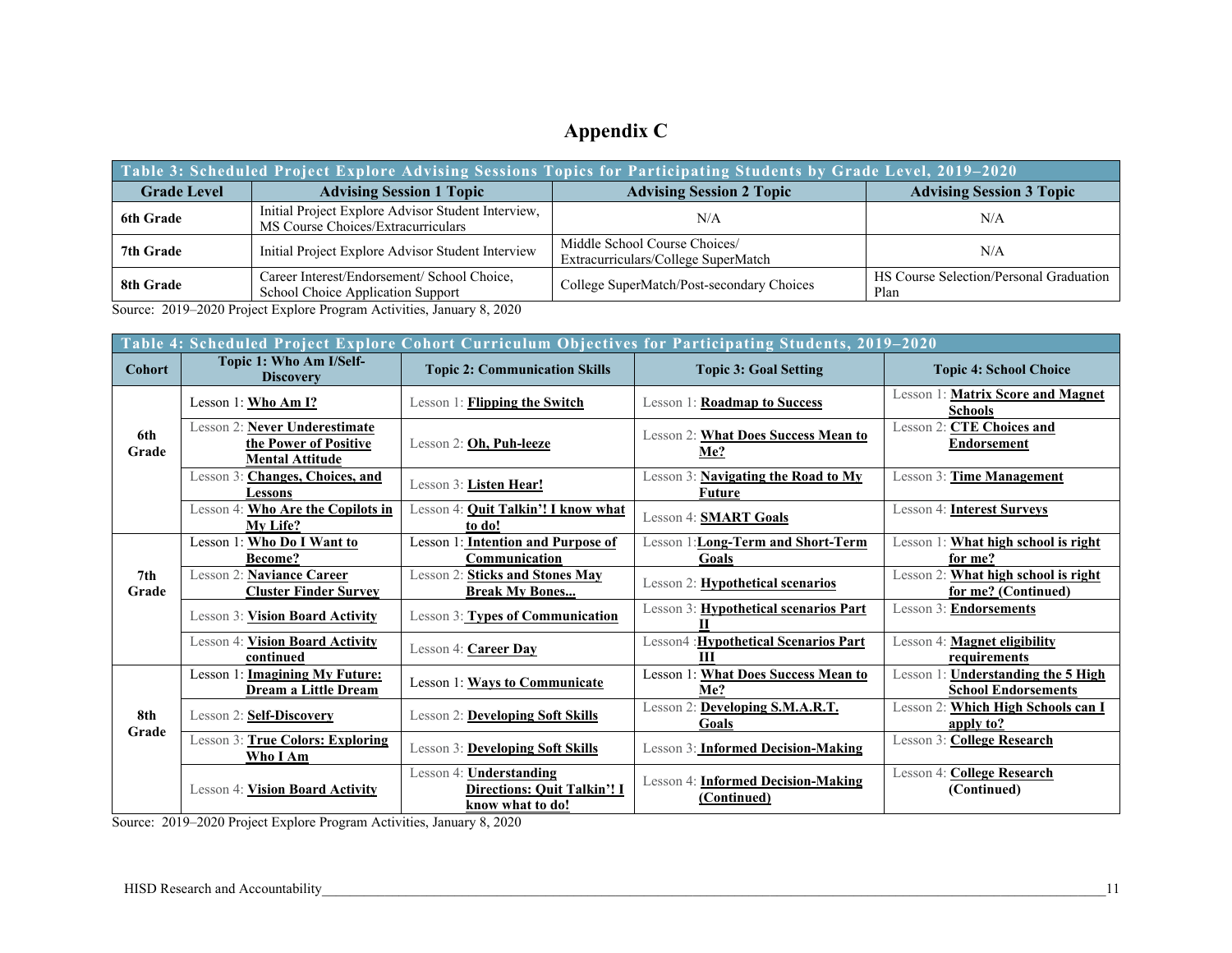## **Appendix C (continued)**

| Table 5: Scheduled Project Explore College and Career Readiness Training Objectives for |                                                                        |                                                                                                                                                                                                                                                                                                                                                                                           |                                             |                                                                                                                                                                                                                                                                                 |  |  |  |  |  |
|-----------------------------------------------------------------------------------------|------------------------------------------------------------------------|-------------------------------------------------------------------------------------------------------------------------------------------------------------------------------------------------------------------------------------------------------------------------------------------------------------------------------------------------------------------------------------------|---------------------------------------------|---------------------------------------------------------------------------------------------------------------------------------------------------------------------------------------------------------------------------------------------------------------------------------|--|--|--|--|--|
|                                                                                         |                                                                        | Grade 7 and Grade 8 Participating Students, 2019-2020                                                                                                                                                                                                                                                                                                                                     |                                             |                                                                                                                                                                                                                                                                                 |  |  |  |  |  |
| Training<br><b>Module</b>                                                               | <b>Texas</b><br><b>OnCourse</b>                                        | <b>7th Grade</b>                                                                                                                                                                                                                                                                                                                                                                          | My<br><b>Personal</b><br><b>Highway</b>     | 8th Grade                                                                                                                                                                                                                                                                       |  |  |  |  |  |
| Module 1                                                                                | Who Am $I$ ?                                                           | Students will identify their personal<br>interests and how they relate to your<br>high school, college and career<br>planning. The student will complete<br>the Cluster Finder or Career Key in<br>Naviance.                                                                                                                                                                              | Who Am 1?                                   | Students will identify their<br>personal interests and how they<br>relate to your high school,<br>college and career planning.<br>The student will complete the<br>Cluster Finder or Career Key in<br>Naviance.                                                                 |  |  |  |  |  |
| <b>Module 2</b>                                                                         | <i><u><b>Investigating</b></u></i><br><b>Career Clusters</b>           | Students will relate interests to career<br>clusters and programs of study. The<br>student will recall strategies for<br>exploring career choices. Students<br>will identify available resources for<br>investigating career choices, relate<br>career goals with career learning<br>experience opportunities, and identify<br>education and training requirements<br>for career choices. | <b>High School</b><br>Research              | Students will identify careers<br>and endorsements as it pertains<br>to selecting a high school.<br>Students will find and research<br>high schools according to their<br>individual preferences.<br>Students will practice using<br>various high school research<br>tools.     |  |  |  |  |  |
| Module 3                                                                                | <b>Understanding</b><br>the Five High<br>School<br><b>Endorsements</b> | Students will recognize the career<br>clusters and programs of study within<br>each endorsement area, learn how<br>career interests align with<br>endorsement selection, describe how<br>to choose, change and/or add an<br>endorsement, and identify the pitfalls<br>to graduating without an<br>endorsement.                                                                            | Career<br>Pathways<br>and School<br>Choice  | Students will explore<br>endorsements and career<br>pathways that are offered at<br>each high school. Students will<br>understand how to choose the<br>best fit high school. Students<br>will be able to compare<br>subjective and objective<br>information about high schools. |  |  |  |  |  |
| Module 4                                                                                | N/A                                                                    |                                                                                                                                                                                                                                                                                                                                                                                           | Personal<br><b>Graduation</b><br>Plan (PGP) | Students will be guided through<br>the components of the PGP to<br>prepare for completion in 9th<br>grade. Students will connect<br>their personal interests with<br>high school planning and<br>school choice.                                                                 |  |  |  |  |  |

Source: 2019–2020 Project Explore Program Activities, January 8, 2020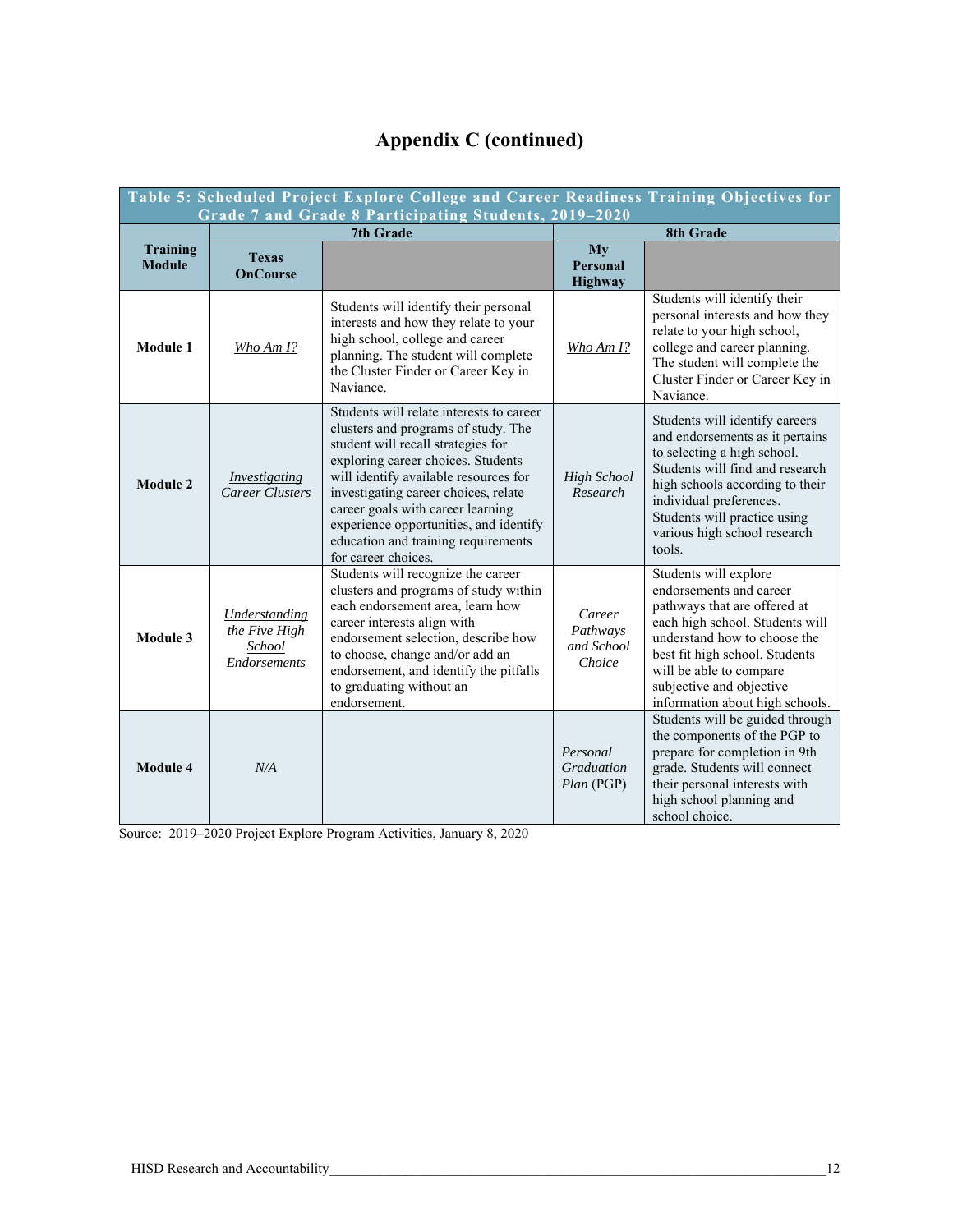## **Appendix D**

| Table 6: Project Explore Survey, 2019-2020                                                                         |                          |                |                 |                                    |
|--------------------------------------------------------------------------------------------------------------------|--------------------------|----------------|-----------------|------------------------------------|
| How true are the following about you? * $(a = .788)$                                                               | <b>Strongly</b><br>Agree | Agree          | <b>Disagree</b> | <b>Strongly</b><br><b>Disagree</b> |
| My intelligence (ability to acquire and apply knowledge and skills) is<br>something that I can't change very much. |                          | $\overline{2}$ | 3               | 4                                  |
| Challenging myself won't make me any smarter.                                                                      |                          | $\overline{2}$ | 3               | 4                                  |
| There are some things I am not capable of learning.                                                                |                          | $\overline{2}$ | 3               | 4                                  |
| If I am not naturally smart in a subject, I will never do well in it.                                              |                          | $\overline{2}$ | 3               | 4                                  |
| In typical class, how true are the following? ( $\alpha$ = .815)                                                   | <b>Never</b>             | Seldom         | Often           | <b>Always</b>                      |
| I don't participate in discussions because I am afraid people might<br>think I am foolish.                         | 1                        | $\overline{2}$ | 3               | 4                                  |
| I would rather do easy work that I can do well than challenging work<br>where I might learn more.                  |                          | $\overline{2}$ | 3               | 4                                  |
| I don't ask questions in class because people might think my questions<br>are not smart.                           |                          | $\overline{2}$ | 3               | 4                                  |
| I stop doing work if I feel like I can't do it well.                                                               |                          | $\overline{2}$ | 3               | 4                                  |
| I only volunteer to answer a question if I am sure my answer is right.                                             |                          | $\overline{2}$ | 3               | 4                                  |
| In a typical class, how often do you: $(a = .773)$                                                                 | <b>Never</b>             | <b>Seldom</b>  | Often           | <b>Always</b>                      |
| Do the readings or other assigned work to prepare for class.                                                       | 1                        | 2              | 3               | 4                                  |
| Turn in assignments on the due date.                                                                               |                          | 2              |                 | 4                                  |
| Actively participate in class.                                                                                     |                          | $\overline{c}$ | 3               | 4                                  |
| Have all my class materials with me.                                                                               |                          | 2              | 3               | 4                                  |
| Do more than what is expected.                                                                                     |                          | 2              | 3               | 4                                  |
| Scores of Growth Mindset (Overall $\alpha$ = .837)                                                                 | 14                       | 28             | 42              | 56                                 |

Source: 2019–2020 Project Explore Survey

Note: \* Reverse code for the degree to which the student reports a Growth Mindset.

| Table 7: Students Self-reported Level of Growth Mindset on Project Explore Survey,<br>$2019 - 2020$ |           |
|-----------------------------------------------------------------------------------------------------|-----------|
| <b>Strong Growth Mindset</b>                                                                        | 43-56     |
| Growth Mindset with some Fixed ideas                                                                | $29 - 42$ |
| Fixed Mindset with some Growth ideas                                                                | $15 - 28$ |
| <b>Strong Fixed Mindset</b>                                                                         | $0 - 14$  |

Source: Adapted from - MindsetQuiz.w.scores.pdf, 2020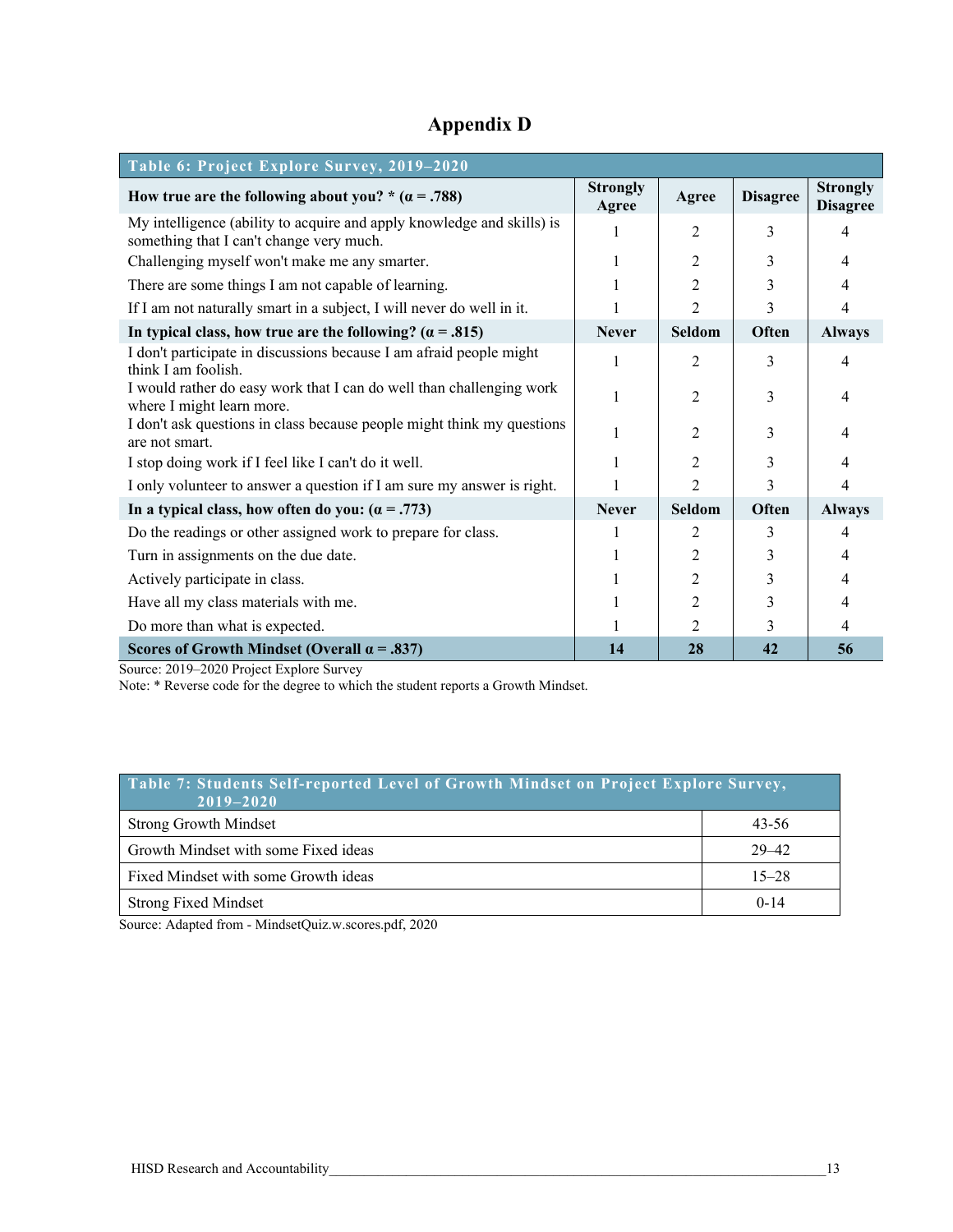| Table 8: Percentage of Completed Surveys for Accepted and Waitlisted Students, 2019–2020 |             |                           |      |                       |                                  |               |  |  |  |
|------------------------------------------------------------------------------------------|-------------|---------------------------|------|-----------------------|----------------------------------|---------------|--|--|--|
|                                                                                          | Accepted    | <b>Waitlisted</b>         |      |                       |                                  |               |  |  |  |
| <b>Grade Level</b>                                                                       | Surveys (N) | Completed<br>Survey $(N)$ |      | <b>Surveys</b><br>(N) | <b>Completed</b><br>Survey $(N)$ | $\frac{1}{2}$ |  |  |  |
|                                                                                          | 688         | 427                       | 62.1 | 261                   | 85                               | 33            |  |  |  |
|                                                                                          | 698         | 416                       | 59.6 | 223                   | 53                               | 24            |  |  |  |
|                                                                                          | 709         | 474                       | 66.9 | 231                   | 65                               | 28            |  |  |  |
| <b>Total</b>                                                                             | 2.095       | 1.317                     | 62.9 | 715                   | 203                              | 28            |  |  |  |

## **Appendix D (continued)**

Source: 2019–2020 Project Explore Survey

| Table 9: Self-assessment of Growth Mindset for Accepted and Waitlisted Students, 2019-<br>2020 |         |               |     |               |         |               |  |  |  |
|------------------------------------------------------------------------------------------------|---------|---------------|-----|---------------|---------|---------------|--|--|--|
|                                                                                                | Grade 6 |               |     | Grade 7       | Grade 8 |               |  |  |  |
| <b>Participation Status</b>                                                                    | N       | $\frac{0}{0}$ | N   | $\frac{0}{0}$ | N       | $\frac{6}{9}$ |  |  |  |
| Accepted                                                                                       | 427     | 100.0         | 416 | 100.0         | 474     | 100.0         |  |  |  |
| <b>Strong Growth Mindset</b>                                                                   | 183     | 46.6          | 180 | 43.3          | 251     | 53.0          |  |  |  |
| Growth Mindset with Fixed Ideas                                                                | 205     | 44.3          | 185 | 44.5          | 194     | 40.9          |  |  |  |
| Fixed Mindset with Growth ideas                                                                | 30      | 7.4           | 42  | <b>10.1</b>   | 26      | 5.5           |  |  |  |
| <b>Strong Fixed Mindset</b>                                                                    | 9       | 1.6           | 9   | 2.2           | 3       | 0.6           |  |  |  |
| Waitlisted                                                                                     | 85      | 100.0         | 53  | 100.0         | 65      | 100.0         |  |  |  |
| <b>Strong Growth Mindset</b>                                                                   | 35      | 41.2          | 23  | 43.4          | 33      | 50.8          |  |  |  |
| Growth Mindset with Fixed Ideas                                                                | 44      | 51.8          | 26  | 49.1          | 26      | 40.0          |  |  |  |
| Fixed Mindset with Growth ideas                                                                | 5       | 5.9           | 3   | 5.7           | 5       | 7.7           |  |  |  |
| <b>Strong Fixed Mindset</b>                                                                    |         | 1.2           |     | 1.9           |         | 1.5           |  |  |  |

Source: 2019–2020 Project Explore Survey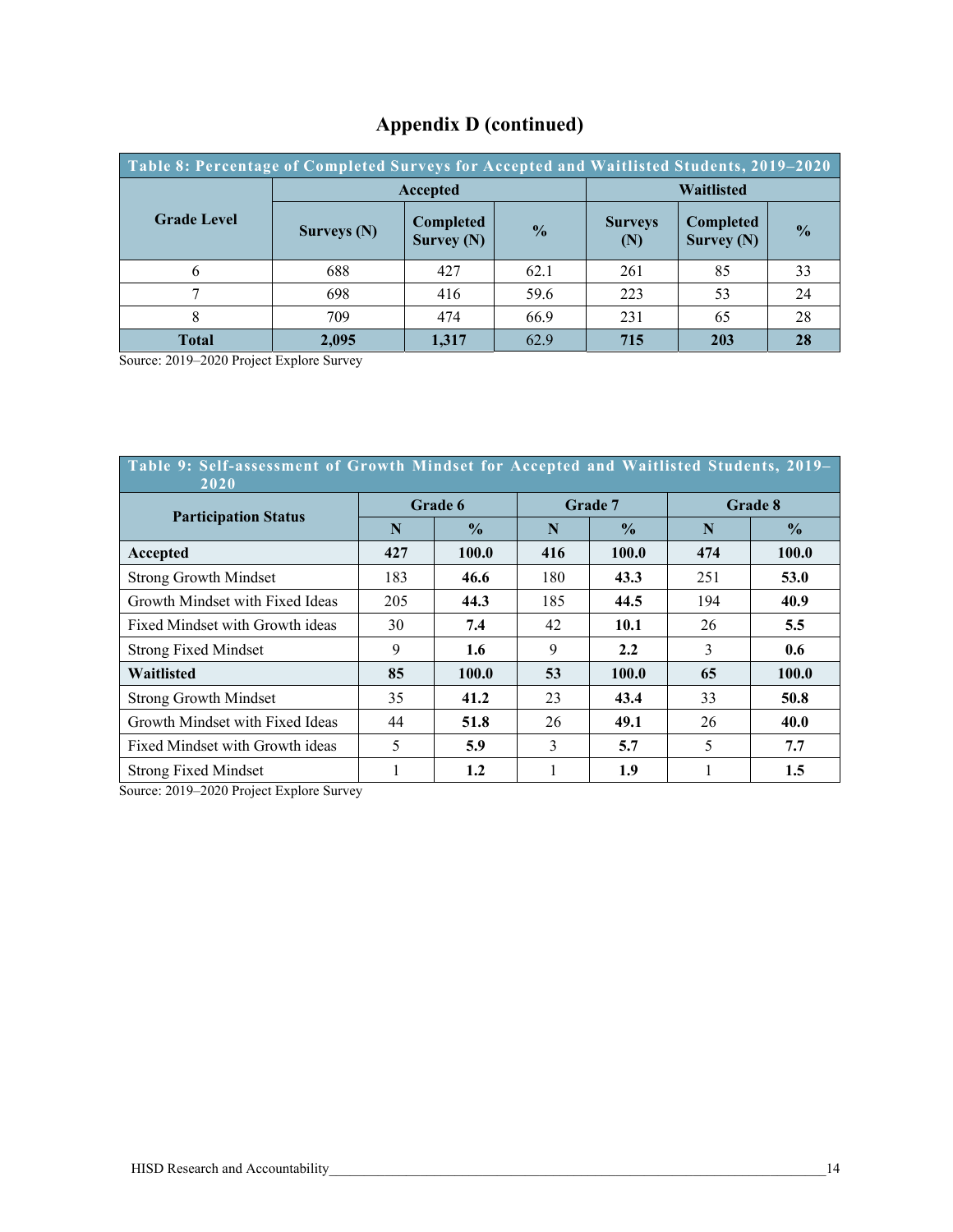|                             | Table 10: BOY and MOY RL360 Math Tier Group for Accepted and Waitlisted Students, 2018–2019 and 2019–2020 |                            |                 |            |                   |            |            |                   |
|-----------------------------|-----------------------------------------------------------------------------------------------------------|----------------------------|-----------------|------------|-------------------|------------|------------|-------------------|
|                             | 2019-2020                                                                                                 |                            |                 | 2018-2019  |                   |            | 2019-2020  |                   |
| <b>Participation Status</b> | Grade<br>Level                                                                                            | <b>Tier</b>                | <b>BOY</b>      | <b>MOY</b> | <b>Difference</b> | <b>BOY</b> | <b>MOY</b> | <b>Difference</b> |
|                             |                                                                                                           | At/Above Benchmark         | 330             | 336        | 6                 | 299        | 276        | $-23$             |
|                             | 6                                                                                                         | On Watch                   | 66              | 58         | $-8$              | 77         | 78         |                   |
|                             |                                                                                                           | Intervention               | 71              | 76         | 5                 | 69         | 72         | $\overline{3}$    |
|                             |                                                                                                           | <b>Urgent Intervention</b> | 55              | 52         | $-3$              | 77         | 96         | 19                |
|                             |                                                                                                           | At/Above Benchmark         | 293             | 282        | $-11$             | 283        | 288        | 5                 |
|                             | 7                                                                                                         | On Watch                   | 72              | 70         | $-2$              | 74         | 78         | $\overline{4}$    |
| Accepted                    |                                                                                                           | Intervention               | 82              | 79         | $-3$              | 87         | 76         | $-11$             |
|                             |                                                                                                           | <b>Urgent Intervention</b> | 64              | 80         | 16                | 67         | 69         | 2                 |
|                             |                                                                                                           | At/Above Benchmark         | 328             | 338        | 10                | 339        | 367        | 28                |
|                             | 8                                                                                                         | On Watch                   | 80              | 76         | $-4$              | 84         | 80         | $-4$              |
|                             |                                                                                                           | Intervention               | 67              | 62         | $-5$              | 59         | 50         | $-9$              |
|                             |                                                                                                           | <b>Urgent Intervention</b> | 52              | 51         | $-1$              | 45         | 30         | $-15$             |
|                             |                                                                                                           | At/Above Benchmark         | 102             | 105        | $\overline{3}$    | 81         | 78         | $-3$              |
|                             | 6                                                                                                         | On Watch                   | 25              | 28         | $\overline{3}$    | 32         | 28         | $-4$              |
|                             |                                                                                                           | Intervention               | 24              | 23         | $-1$              | 32         | 31         | $-1$              |
|                             |                                                                                                           | <b>Urgent Intervention</b> | 30              | 25         | $-5$              | 36         | 44         | 8                 |
|                             |                                                                                                           | At/Above Benchmark         | 66              | 67         |                   | 68         | 64         | $-4$              |
| Waitlisted                  | 7                                                                                                         | On Watch                   | 22              | 27         | 5                 | 25         | 25         | $\mathbf{0}$      |
|                             |                                                                                                           | Intervention               | 29              | 17         | $-12$             | 25         | 24         | $-1$              |
|                             |                                                                                                           | <b>Urgent Intervention</b> | $\overline{27}$ | 33         | 6                 | 26         | 31         | 5                 |
|                             |                                                                                                           | At/Above Benchmark         | 83              | 89         | 6                 | 86         | 92         | 6                 |
|                             | 8                                                                                                         | On Watch                   | 24              | 23         | $-1$              | 27         | 30         | $\overline{3}$    |
|                             |                                                                                                           | Intervention               | 32              | 27         | $-5$              | 31         | 20         | $-11$             |
|                             |                                                                                                           | <b>Urgent Intervention</b> | 22              | 22         | $\boldsymbol{0}$  | 17         | 19         | $\overline{2}$    |
| <b>Total</b>                |                                                                                                           |                            | 2,046           | 2,046      | $\bf{0}$          | 2,046      | 2,046      | $\bf{0}$          |

## **Appendix E**

Source: 2018–2019 RL360 Math file; 2019–2020 RL360 Math file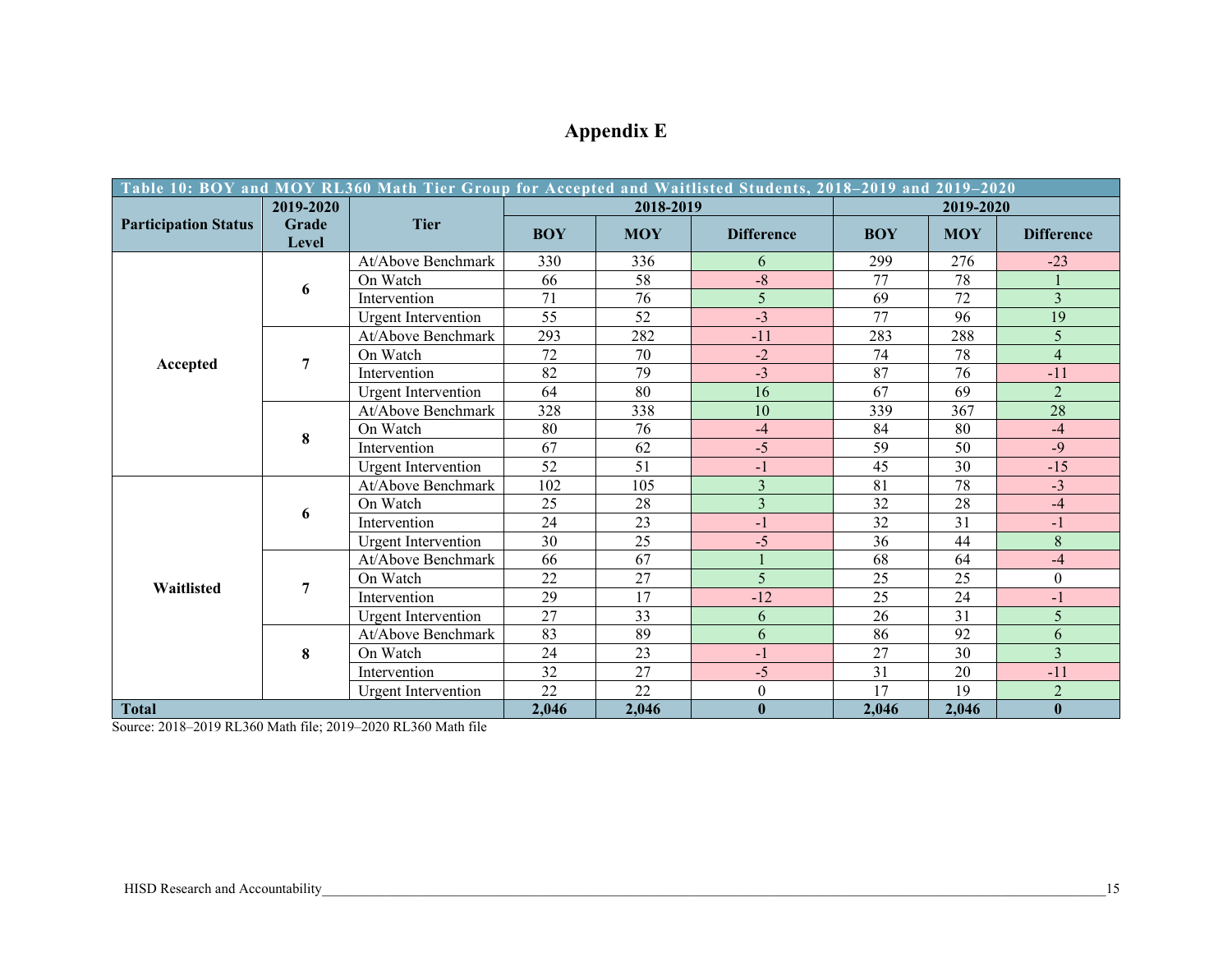| Table 11: BOY and MOY RL360 Reading Tier Group for Accepted and Waitlisted Students, 2018–2019 and 2019–2020 |                |                            |            |            |                   |            |            |                         |
|--------------------------------------------------------------------------------------------------------------|----------------|----------------------------|------------|------------|-------------------|------------|------------|-------------------------|
|                                                                                                              | 2019-2020      |                            |            | 2018-2019  |                   | 2019-2020  |            |                         |
| <b>Participation Status</b>                                                                                  | Grade<br>Level | <b>Tier</b>                | <b>BOY</b> | <b>MOY</b> | <b>Difference</b> | <b>BOY</b> | <b>MOY</b> | <b>Difference</b>       |
|                                                                                                              |                | At/Above Benchmark         | 181        | 191        | 10                | 175        | 142        | $-33$                   |
|                                                                                                              | 6              | On Watch                   | 88         | 103        | 15                | 85         | 104        | 19                      |
|                                                                                                              |                | Intervention               | 115        | 97         | $-18$             | 117        | 84         | $-33$                   |
|                                                                                                              |                | <b>Urgent Intervention</b> | 128        | 121        | $-7$              | 135        | 182        | 47                      |
|                                                                                                              |                | At/Above Benchmark         | 146        | 149        | $\overline{3}$    | 141        | 145        | $\overline{\mathbf{4}}$ |
|                                                                                                              | 7              | On Watch                   | 90         | 85         | $-5$              | 111        | 112        |                         |
| Accepted                                                                                                     |                | Intervention               | 145        | 118        | $-27$             | 119        | 90         | $-29$                   |
|                                                                                                              |                | <b>Urgent</b> Intervention | 140        | 169        | 29                | 150        | 174        | 24                      |
|                                                                                                              |                | At/Above Benchmark         | 197        | 190        | $-7$              | 185        | 186        |                         |
|                                                                                                              | 8              | On Watch                   | 101        | 97         | $-4$              | 116        | 127        | 11                      |
|                                                                                                              |                | Intervention               | 130        | 129        | $-1$              | 123        | 96         | $-27$                   |
|                                                                                                              |                | <b>Urgent Intervention</b> | 128        | 140        | 12                | 132        | 147        | 15                      |
| Waitlisted                                                                                                   | 6              | At/Above Benchmark         | 41         | 46         | 5                 | 36         | 34         | $-2$                    |
|                                                                                                              |                | On Watch                   | 33         | 37         | $\overline{4}$    | 31         | 41         | 10                      |
|                                                                                                              |                | Intervention               | 52         | 52         | $\boldsymbol{0}$  | 41         | 22         | $-19$                   |
|                                                                                                              |                | <b>Urgent Intervention</b> | 67         | 58         | $-9$              | 85         | 96         | 11                      |
|                                                                                                              | 7              | At/Above Benchmark         | 35         | 33         | $-2$              | 30         | 30         | $\overline{0}$          |
|                                                                                                              |                | On Watch                   | 18         | 20         | $\overline{2}$    | 25         | 26         |                         |
|                                                                                                              |                | Intervention               | 32         | 37         | 5                 | 33         | 21         | $-12$                   |
|                                                                                                              |                | <b>Urgent Intervention</b> | 61         | 56         | $-5$              | 58         | 69         | 11                      |
|                                                                                                              | 8              | At/Above Benchmark         | 34         | 30         | $-4$              | 34         | 34         | $\boldsymbol{0}$        |
|                                                                                                              |                | On Watch                   | 24         | 26         | $\overline{2}$    | 27         | 35         | 8                       |
|                                                                                                              |                | Intervention               | 54         | 47         | $-7$              | 40         | 28         | $-12$                   |
|                                                                                                              |                | <b>Urgent Intervention</b> | 46         | 55         | 9                 | 57         | 61         | $\overline{4}$          |
| <b>Total</b>                                                                                                 |                |                            | 2,086      | 2,086      | $\mathbf{0}$      | 2,086      | 2,086      | $\bf{0}$                |

## **Appendix E (continued)**

Source: 2018–2019 RL360 Reading file; 2019–2020 RL360 Reading file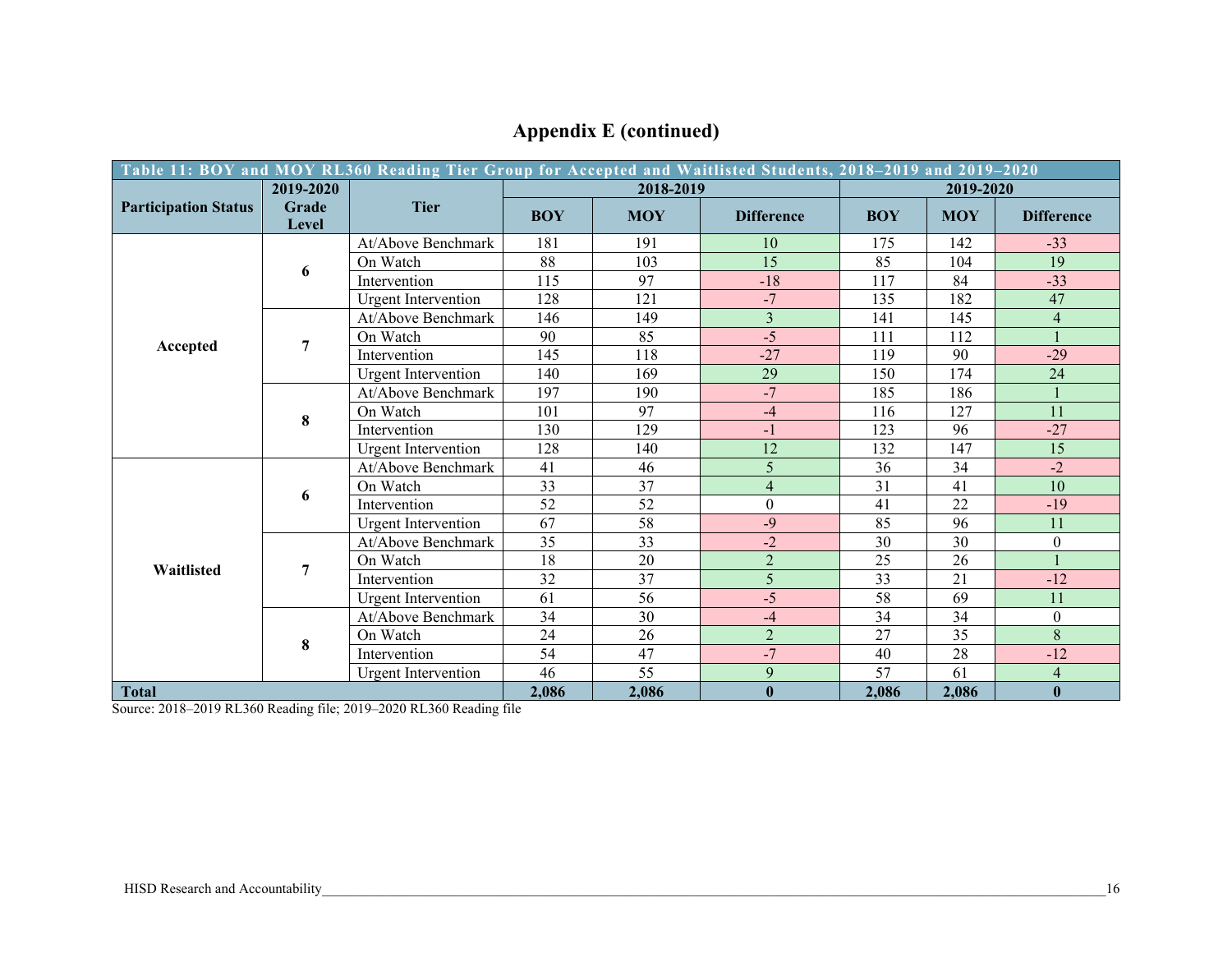| Table 12: Mean Absences for Accepted and Waitlisted Students, 2018-2019 and 2019-2020 |              |                      |           |                      |  |  |  |
|---------------------------------------------------------------------------------------|--------------|----------------------|-----------|----------------------|--|--|--|
| <b>Grade Level</b>                                                                    | 2018-2019    |                      | 2019-2020 |                      |  |  |  |
|                                                                                       | N            | <b>Mean Absences</b> | N         | <b>Mean Absences</b> |  |  |  |
| Accepted                                                                              | 1,951        | 3.6                  | 1,853     | 4.12                 |  |  |  |
| 6                                                                                     | 621          | 2.9                  | 592       | 3.36                 |  |  |  |
| 7                                                                                     | 658          | 3.9                  | 627       | 3.97                 |  |  |  |
| 8                                                                                     | 672          | 3.9                  | 634       | 4.56                 |  |  |  |
| Waitlisted                                                                            | 647          | 4.5                  | 586       | 5.07                 |  |  |  |
| 6                                                                                     | 243          | 3.4                  | 220       | 5.08                 |  |  |  |
| 7                                                                                     | 194          | 4.9                  | 175       | 5.67                 |  |  |  |
| 8                                                                                     | 210          | 5.5                  | 191       | 4.58                 |  |  |  |
| <b>Total</b>                                                                          | 3.8<br>2,598 |                      | 2,439     | 4.58                 |  |  |  |

## **Appendix F**

Source: SIS ad hoc\_2018–2019 and 2019–2020 Attendance file